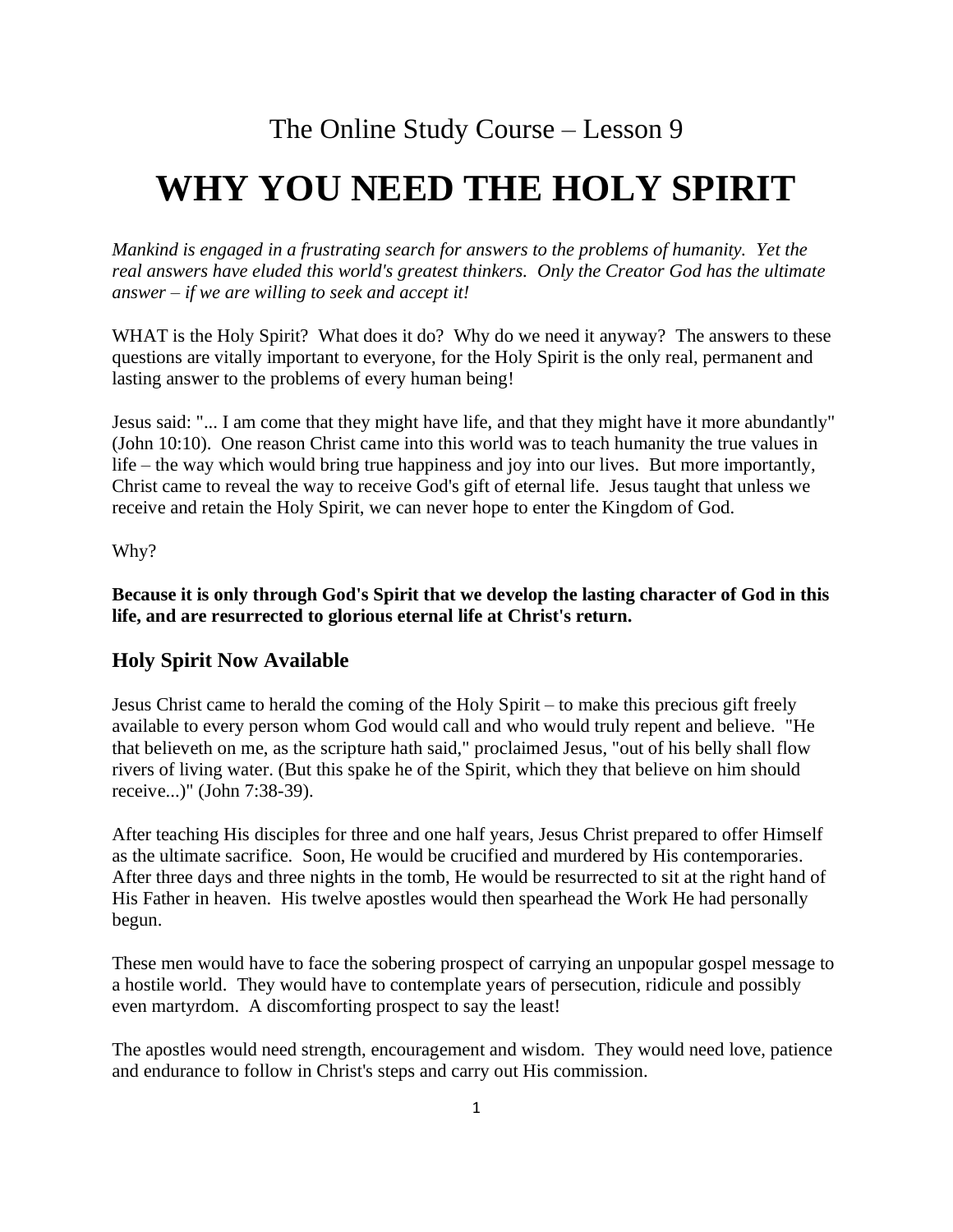## **Jesus Promised Special Help**

The apostles would also need to recall the lessons taught to them by Christ during His earthly ministry. As generally "unlearned" [uneducated] men, they needed wisdom to face the philosophers, scholars and intellectuals of that day. They needed faith and courage to confront the seething hostility of religious leaders who would attempt to stamp out the fledgling Work of God time after time.

And Jesus knew it!

He said to them shortly before His trial and crucifixion: "I am not going to leave you alone in the world--I am coming to you" (John 14:18, Phillips trans.). Christ intended to continue to teach and support the twelve, but not in the flesh. His Father in heaven possessed a means by which the apostles would be aided miraculously in their efforts to spread the true gospel.

"But the Counselor, the Holy Spirit," said Jesus, "whom the Father will send in my name, he will teach you all things, and bring to your remembrance all that I have said unto you" (John 14:26, RSV). The word translated "counselor" in the Greek is *parakletos*, which in the Gospel of John has the meaning of "helper, advisor, intercessor." God's Spirit was intended to help and support the apostles in their work. And it would remind them of the lessons they had learned from their Master ‒ Jesus Christ.

## **A Help and Comfort to Every Christian**

But Christ did not limit the help of the Holy Spirit to the apostles alone. Notice the apostle Peter's bold promise in Acts 2:38: "... Repent, and be baptized every one of you in the name of Jesus Christ for the forgiveness of your sins; and you shall receive the gift of the Holy Spirit" (RSV).

And as we learned in a previous lesson, only those who possess the Holy Spirit are recognized by God as being true Christians (Rom. 8:9-11). You can have the resources that will enable you to live the kind of life God intended from the beginning, and to ultimately attain eternal life. But these gifts can come only from above  $-$  from the Holy Spirit of God  $-$  not from the within [the self] or the around [the world].

The apostle James was inspired to remind us that "Every good gift and every perfect gift is from above, and cometh down from the Father of lights ..." (James 1:17). Our Creator stands ready to impart these wonderful resources through the vehicle of His Holy Spirit – if we will only abide by the conditions outlined in His Word.

The Holy Spirit is indeed the key to the spiritual blessings of God. It is the only ingredient which will enable man to fulfill his inner craving for the love, joy and peace he so desperately needs for true happiness and accomplishment in this life, and for all eternity. Let's begin to understand much more about why we need the Holy Spirit in our lives today.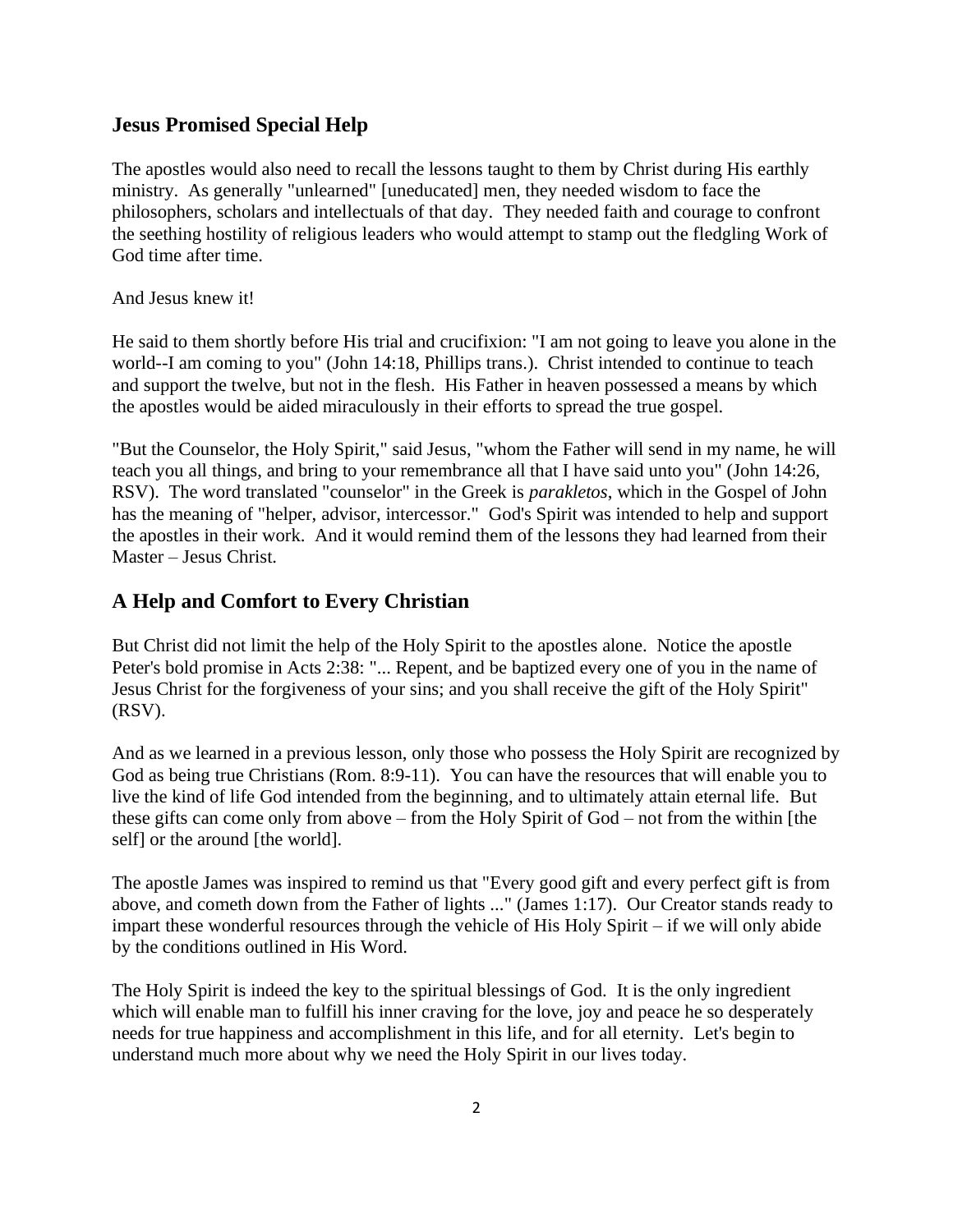# **What the Holy Spirit Really Is**

Spiritual qualities and entities seem so unreal to most people. And no wonder. Spiritual things are invisible, not discerned by the senses except as revealed in writing in the Bible. When we speak of the Holy Spirit, it is difficult to grasp its nature. Yet the Bible reveals a great deal about God's Spirit.

In previous lessons, we proved conclusively from our study of the scriptures that the Holy Spirit is not a "third person" of a limited "trinity." We discovered that the Spirit of God is the power and energy of the God Family, as well as the very nature, life and mind of God.

Let's review some of those essential scriptures and study a few new ones as we lay the foundation for understanding one of the most crucial subjects of the Bible.

1. What is the composition of God? John 4:24. But do the Father and Christ have definite form and shape? Gen. 1:26; John 14:9; Rev. 1:13-16.

COMMENT: The God Family is composed of divine, immortal spirit essence. Spirit is the very life of God. Yet the Father and the Son have definite shape. From one end of the Bible to the other, we are told about the shape and the parts of each member of the God Family. **The Father and the Son each have a head, hair, eyes, nose, mouth, arms, fingers, a torso, legs, feet, plus inward parts. Man, as we know, was created in the image of God. But we are composed of temporal, corruptible matter. We do not have eternal life inherent within ourselves as does the God Family.**

2. What is another great difference between God and man--what is God's characteristic attitude and general mental makeup? Ps. 99:9. Is there anyone as "holy" as God? 1 Sam. 2:2. Would you consider man, of himself, as being "holy"? Rom. 3:10-18, 23; 8:7; Jer. 17:9.

COMMENT: **The word holy means pure of heart or free from sin**. The two beings presently composing the God Family possess a sinless, "holy," spiritual attitude and mind. The Holy Spirit therefore expresses the very mind and character of God.

3. What are some other characteristic attributes of God's Spirit? Isa. 11:2-3. What additional characteristics or "fruit" does the Holy Spirit manifest? Gal. 5:22-23; 2 Tim. 1:7.

4. Does God's Spirit fill the entire universe? Ps. 139:7-8; Jer. 23:24.

COMMENT: The Holy Spirit, like matter, exists in various states. It not only composes the members of the God Family, it also flows out from them to accomplish their will.

5. Is the Holy Spirit also the power by which God – the ultimate source of all power – created all things? Jer. 32:17; Ps. 104:30. How did the Eternal God utilize His Spirit of power to bring His various creations into being? Ps. 148:1-5. Notice the word "commanded" in verse 5. Also read Psalm 33:6-9 and Genesis 1:1-3.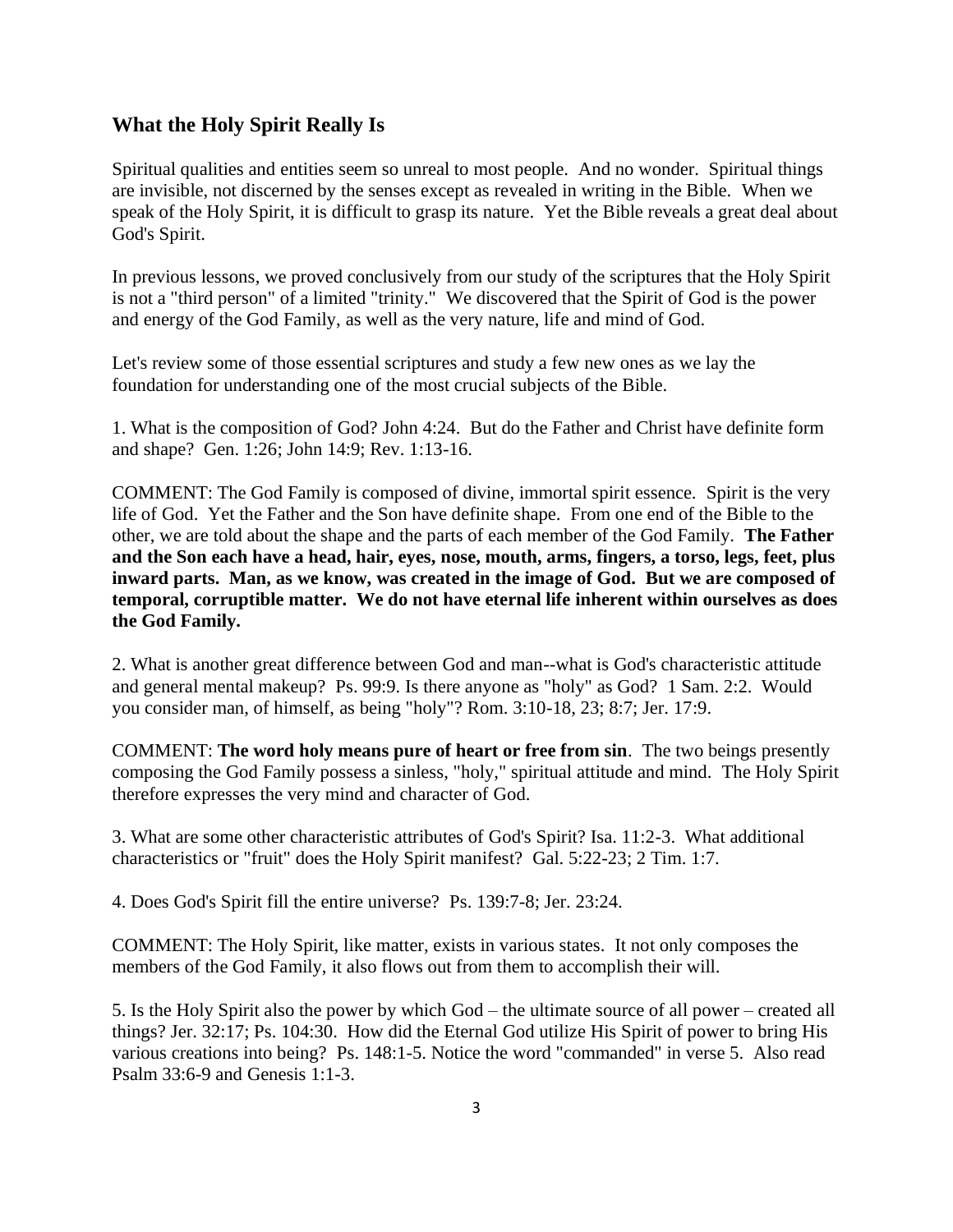COMMENT: Even though the Father and the Son are described specially as being in definite locations with respect to each other, spirit proceeds from them and, as David said, fills the entire universe--much like air is everywhere present on earth. The Spirit is actually the instrument or vehicle by which the God family creates!

Christ – the Logos, or "Word" (John 1:1) – "spake and it was done." It was by the Spirit of God that the creative energy of the Father and Son was transformed into the physical creation we see around us (Heb. 11:3). And it was by His Spirit that He reformed the surface of the earth (Gen. 1). Man has no such inherent spiritual attribute of creative power. God has purposely limited man's creative abilities to dealing strictly with the physical world around him. And so man has learned to work with and use the physical laws which God set in motion  $-$  now to a degree seemingly bordering on the miraculous, but physical nonetheless.

God's original purpose for putting man here on earth was to train him for rulership in the Kingdom of God. The earth is the training ground, so to speak, to prepare mankind for greater responsibilities once born into the universe-ruling Family of God – which will include use of the creative power of God!

6. Is the very creation all around us mute testimony of the miraculous creative power of God? Rom. 1:20. (Also read the entire, but short, 26th chapter of Job for more vivid illustrations of God's infinite power. You might also like to read chapters 36:22 through to 42:6 to see how great the power of God really is!)

7. Does God sustain, preserve and rule His vast creation? Neh. 9:6; Heb. 1:2-3; Ps. 66:7.

COMMENT: God sits at the controls of the entire universe, so to speak; He rules and sustains everything by the awesome power of His Holy Spirit!

# **The KEY to Glorious Immortality**

Man is mortal, subject to death. We do not possess eternal life and great powers inherently within ourselves. Eternal life and spiritual power are gifts of God – attributes of the Holy Spirit. Let's notice how **having the Holy Spirit within us now is the key to receiving glorious immortality at the resurrection.**

1. According to the biblical account, what happened to Jesus Christ after having been dead and buried for three days? 1 Cor. 15:3-4. How did the Father raise Christ from death? Eph. 1:19-21. (Note that verse 17 tells us it is God the Father and Christ who are being discussed here.)

COMMENT: Clearly, it was by the miraculous power of the Holy Spirit that God the Father raised Christ from death to glorious immortality, authority and power.

2. Is there any proof of Christ's resurrection from the dead? 1 Cor. 15:5-8.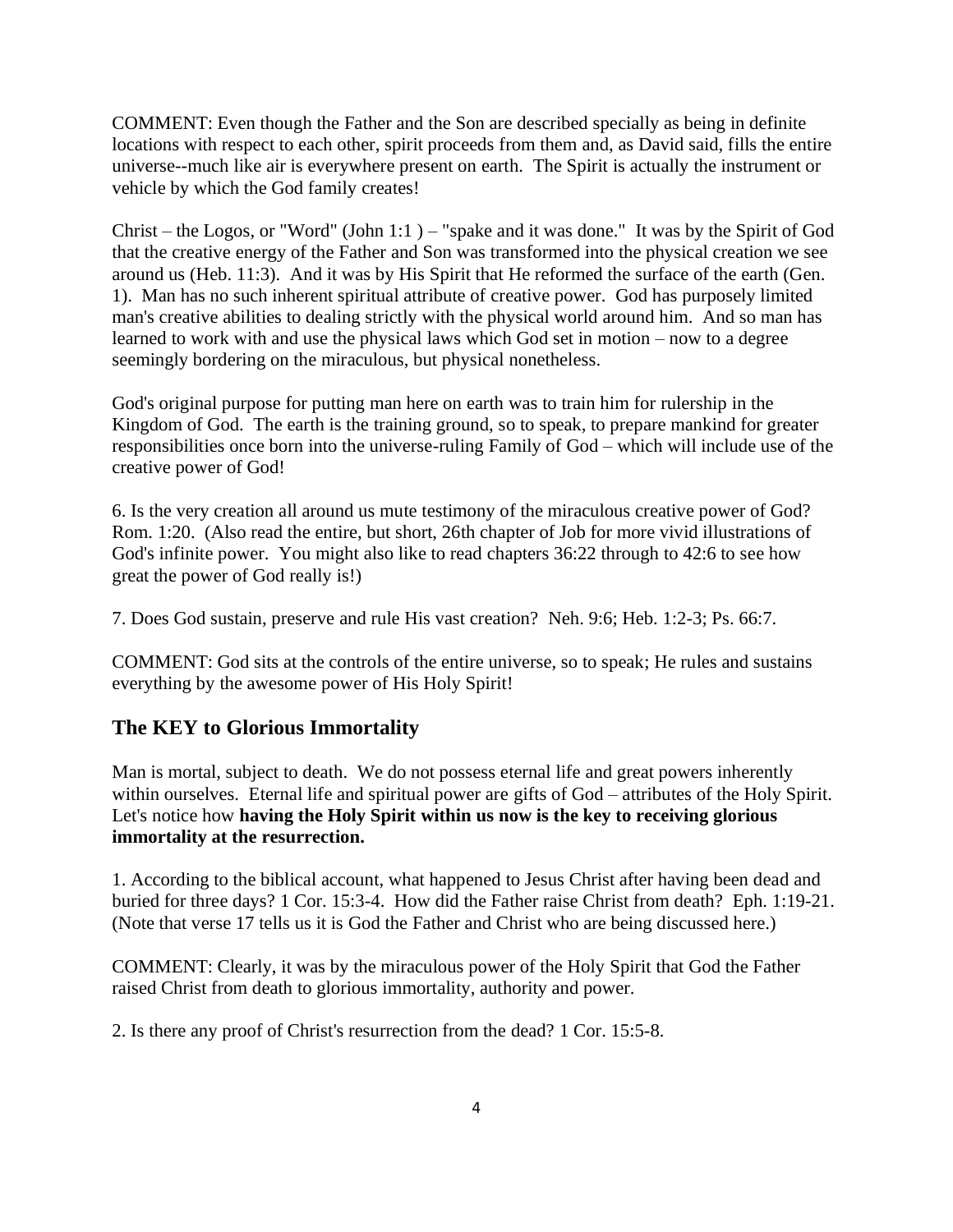3. Was Christ the first of many who are to be resurrected to eternal life? Acts 26:23; Col. 1:18; 1 Cor. 15:22-23; Rom. 8:29.

4. Does the Father promise true Christians that He will also raise them to immortality  $-$  to be partakers of His divine nature and power  $-$  as He did Jesus? 1 Cor. 6:14; 15:49-53; 2 Pet. 1:4. (We suggest that you also read the entire 15th chapter of 1 Corinthians together with Galatians 3:29; 4:7; and Titus 3:7.) How essential is it to have the Holy Spirit dwelling in us now in order to receive eternal life at the resurrection? Rom. 8:9-11, 14-17.

COMMENT: The Scriptures make it abundantly clear that God desires to elevate mortal man to the God-plane of existence – to become literal spirit-born members of His spirit-composed Family! It is also evident that only those who presently have (or did have before they died) God's Spirit will be granted the gift of eternal life at Christ's return. These individuals – true Christians – have been begotten by the Spirit of God and are manifesting the "fruit" (Gal. 5:22-23) of the Holy Spirit in their lives. (The "fruit of the Spirit" will be discussed later in this lesson.)

We, if we are begotten of the Father and have the Spirit of Christ, are declared to be "heirs" (future inheritors) of the divine nature  $-$  of the very mind  $-$  of God and of immortal, incorruptible, perfect, all-powerful God-life!

5. When and how quickly will a spirit-begotten person's change to immortality take place? 1 Cor. 15:51-52.

6. What type of body did Jesus receive at the time of His resurrection? 1 Cor. 15:44-45. Will those who are changed at the coming resurrection be given the same kind of glorious body Jesus Christ has today? Phil. 3:20-21; 1 John 3:2.

COMMENT: They will then be given a spirit-composed body like Christ has now. Their natural, mortal bodies will suddenly be changed to bodies of spirit, if they are yet alive at the time of the resurrection. If dead, they will be resurrected from the grave with new, spirit bodies (1 Thess. 4:14-17).

7. Was Jesus, with His spirit-composed body, able to suddenly appear and disappear? Luke 24:36-37, 31. Was He able to pass through barriers or walls? John 20:19. Can one composed of spirit transform (or manifest) himself into mortal flesh and bone if necessary? Luke 24:37-39.

COMMENT: When one becomes a spirit being, he will also be able to perform all types of miraculous feats as Christ did. Of course, as spirit-born members of God's Family with the character of God, all will be done according to the will of the Father who will always be in charge over all.

8. Are spiritual bodies capable of traveling through space at tremendous speed? Compare John 20:17, 19 with Matthew 28:9.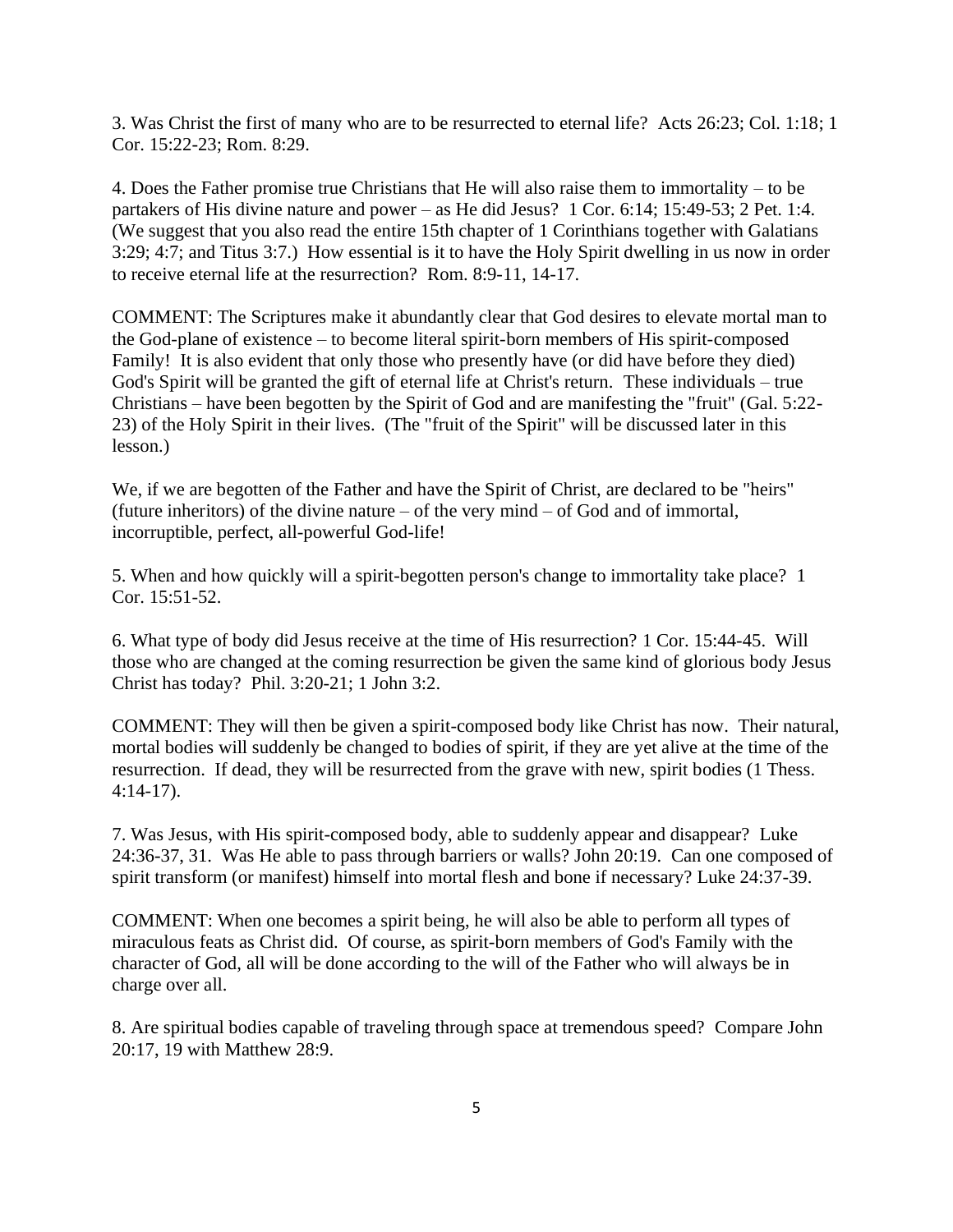COMMENT: Notice that Christ traveled to the Father in heaven and returned to earth on the same day!

9. Once a person has been changed into spirit, can he ever die again? Luke 20:35-36.

10. Was Jesus to be "glorified" after His resurrection? John 17:4-5; Heb. 2:9. How do Christ's and the Father's glorified bodies appear when manifested to human beings? Rev. 1:13-16. (The "Son of Man" mentioned here is the glorified Christ.)

COMMENT: Jesus Christ had a glorious, resplendent, spiritual body that was equal to His Father's before He took the human form. After His resurrection, He was restored to the same power and glory. Even when manifested in a mere shadow of its spiritual glory  $-$  so that mortal men might receive some idea of its magnificence – Christ's glorified, powerful spirit body radiates light as bright as the sun!

11. Will God also "glorify" all of His spirit-begotten children at the resurrection by giving them this same great power and glory? Rom. 8:17; Col. 3:4.

12. How did Jesus give His disciples a fleeting glimpse of this future glorified condition? Matt. 17:1-2. What other scripture gives us an idea of the future glorified state of those who shall be born again at the resurrection? Dan. 12:2-3.

COMMENT: The ultimate glory that spirit-begotten children of God are to receive at the resurrection will be so great it will make them shine as the brilliant stars of the heavens. All this can come about only by having God's Spirit working within us now!

#### **Our Spiritual Creation Now Possible!**

When Jesus said to Nicodemus that one must be "born again" to enter God's Kingdom, as shown in John 3:1-8, He explained that He was speaking of a SPIRITUAL birth and not a physical one. We learned that true Christians are already  $-$  in this life  $-$  the spiritual children of God the Father (1 John 3:1-2). But even though considered God's children, they are now only heirs (Rom. 8:14-  $17$ ) – ones who shall, in the future, become inheritors.

Why?

Because they are **now only begotten** children. It is only when they are born of God that they become inheritors of God's Kingdom, having become divine, eternal members of the Family of God. Before the second phase of man's creation  $-$  our spiritual creation  $-$  can begin, God the Father must first beget each of us spiritually. Whenever we become a begotten member of God's Family, at that moment we receive a portion  $-$  a seed or germ  $-$  of the Father's Holy Spirit. "...on the Gentiles also was poured out the gift of the Holy Spirit" (Acts 10:45). This gift is "poured out" from the Father in heaven and, like physical life-giving sperm, unites with the "human" spirit in each of our minds upon conversion. Each human mind is like the nucleus of an egg with which the seed of the Holy Spirit unites.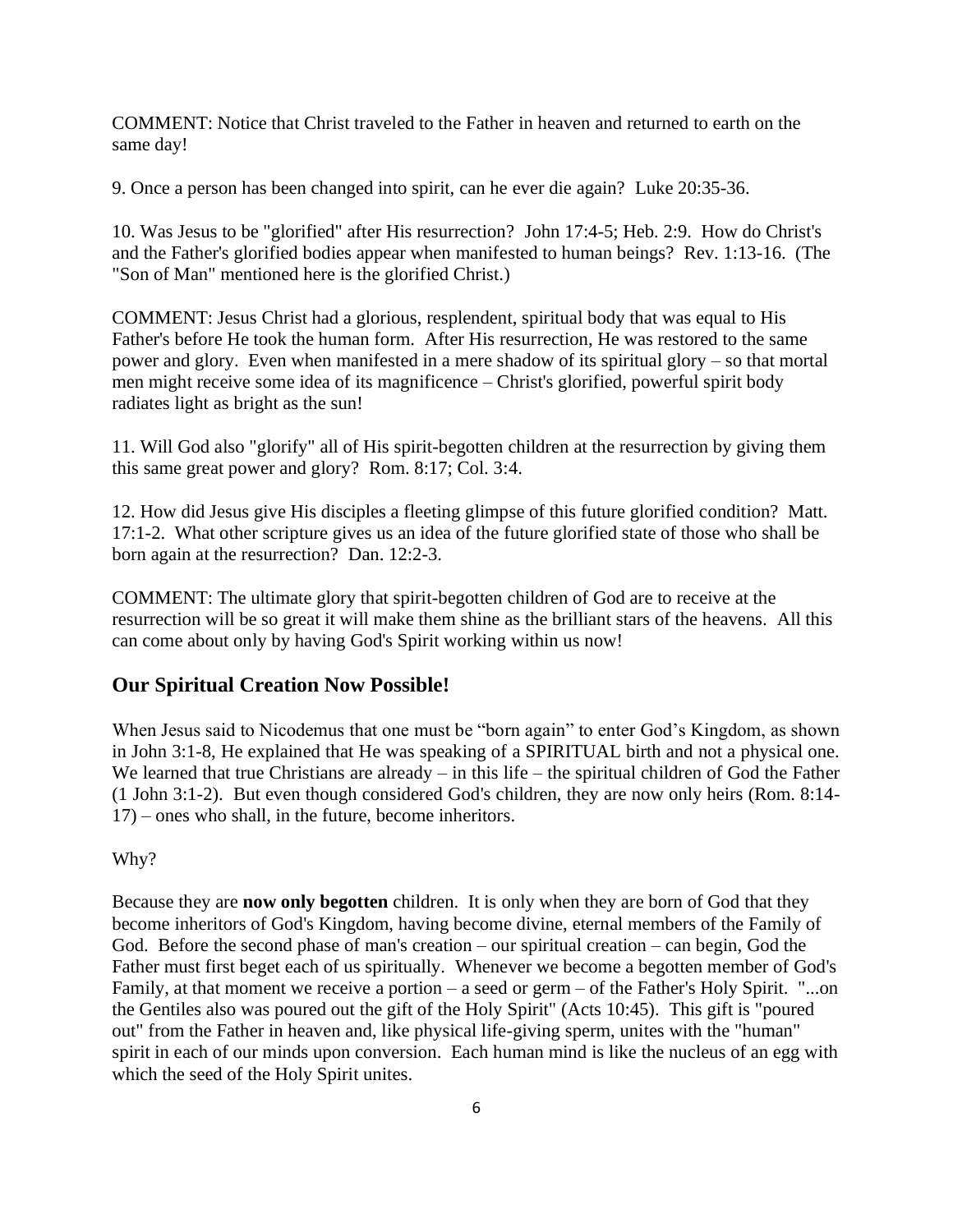Thus, we are impregnated, so to speak, by the "seed" or germ of eternal life (1 Pet. 1:3-4, 23; Jas. 1:18. The phrase "born again" in 1 Peter 1:23 should have been correctly rendered "begotten again.") This impregnation is the begettal of the spiritual life of God within our minds, making us literal children of God (though yet unborn), for we are going to be like our heavenly Father when finally born into His Family.

We have also learned that the portion of the Holy Spirit which a person may receive as a begettal does more than impart to us the possibility of eternal life. It imparts to us characteristics and attributes of the Almighty, the all-powerful God the Father in heaven, just as the physical sperm of a human father transmits the father's attributes to his newly conceived offspring. And just as a newly begotten physical embryo must begin to grow in its mother's womb, we also must begin to grow spiritually after being begotten by God's Spirit.

If you are truly the kind of Christian described in the Bible, then you are now a begotten child of God. You were impregnated with the spiritual germ or sperm of eternal life so you could begin the process of spiritual growth. But you are not yet born of  $God - not$  yet composed of spirit  $$ obviously not yet immortal. And if you are not yet begotten of God ‒ a genuine Christian by Bible definition  $(Rom. 8:9)$  – then you have not yet begun this process!

Now, let's look a little further into the matter of spiritual growth, once an individual is begotten by God's Holy Spirit.

### **Spiritual Growth**

Before a spirit-begotten child of God can be born into the divine Family of God, the Bible shows he must grow spiritually. While still mortal, he is to become more God-like – developing more and more of the very character of Jesus Christ. Let's study the scriptures showing how this miraculous change and growth can be accomplished.

1. Must spirit-begotten Christians change their former ways of living which were contrary to God's law? Rom. 12:1-2. What is this changing process producing in true Christians? Eph. 4:22-24. Be sure to also read verses 25-32 of chapter 4, and verses 1-12 of chapter 5.

COMMENT: One's basic attitude of mind must be changed ‒ converted. This transformation is a tremendous undertaking. It requires a miracle! The receiving and indwelling of the Holy Spirit is the power needed to help renew one's mind.

2. Therefore, are begotten Christians admonished to grow spiritually? 2 Peter 3:18. Are they to be like humble little children growing up  $-$  this time spiritually? 1 Peter 2:1-2; Matt. 18:2-3.

COMMENT: As explained before, once we have repented and received God's Spirit, divine life has been begotten in our minds. Our spiritual life has begun as a very small "seed" which must then grow. To grow spiritually, we must take in spiritual nourishment. Just as the embryo in a mother's womb must be nourished with life-giving food through the placenta, so we must be nourished by the Word of God. "... The words that I speak unto you," said Jesus, "they are spirit,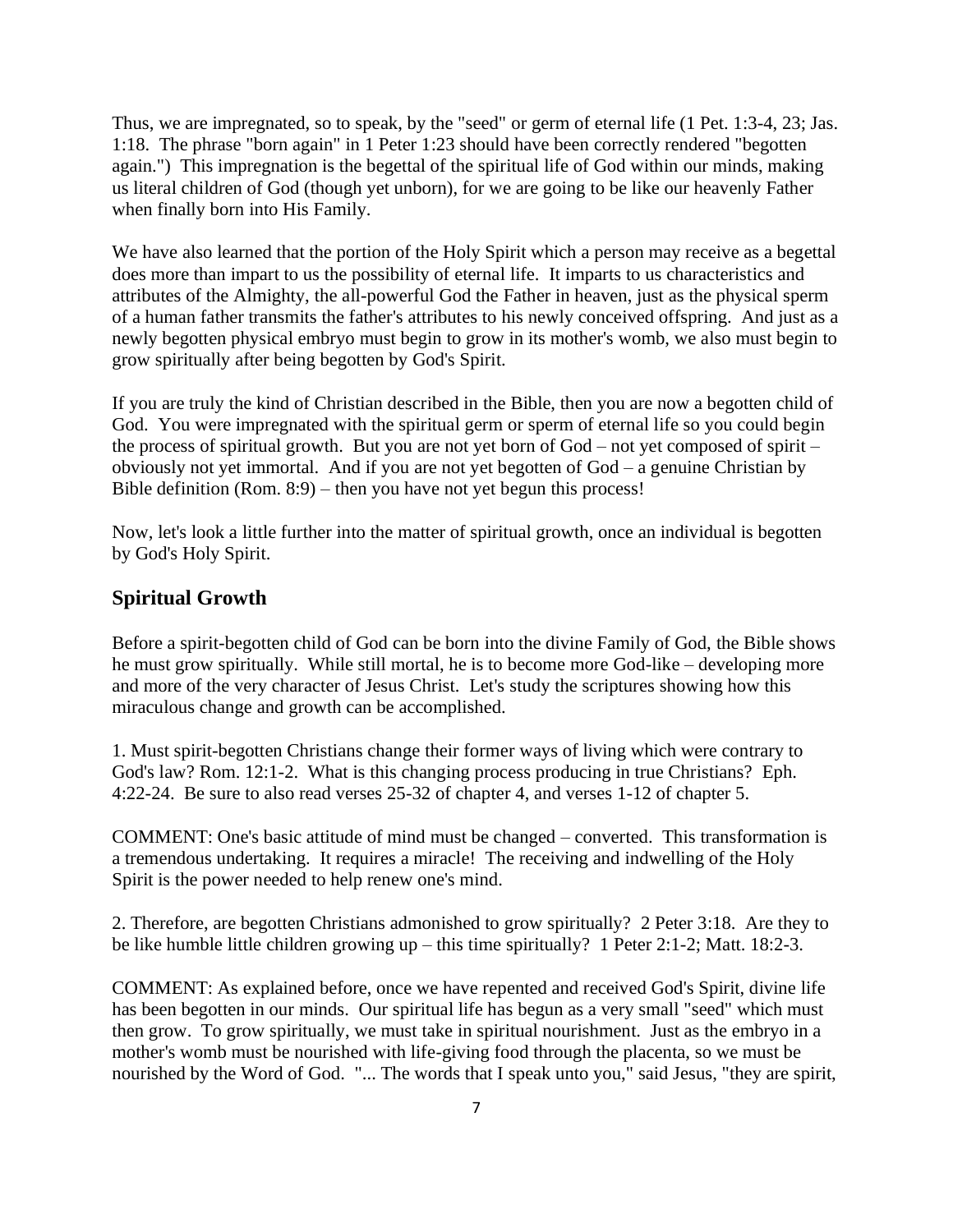and they are life" (John 6:63). Those words are recorded in the Bible  $-$  and Jesus said we are to live by every word of God (Matt. 4:4). We drink in these life-giving words from the Bible through reading, studying and meditating (thinking) on what we read. We also absorb spiritual nourishment through personal, intimate, daily contact with God in prayer and through regular Christian fellowship with God's other begotten children in His Church. (More about this later.)

3. Are we to work toward developing the very character of God? Matt. 5:48. COMMENT: Since it is impossible for any human being (with the exception of Jesus Christ who became mortal flesh and blood) to achieve absolute spiritual perfection in this life, the obvious intent of Jesus' statement is that we should strive to become "perfect" – like our Father in heaven. Only when born again at the resurrection will this process be complete, for then we will actually be perfect as the Father and Christ are now (1 John 3:2,9). But in the meantime, Jesus tells us to strive toward that end, growing toward spiritual perfection while still mortal beings!

#### **But what, exactly, is spiritual growth? It is the development of the spiritual character of**

**God!** The impregnation of your mind by the Holy Spirit will plant within you the seed of the divine nature of God. It will make possible the development of His character in you. Thus, once spirit-begotten, we are to gradually grow to become more and more like God in the way we think, act and do things.

We develop the very character of God by obeying Him and by giving of ourselves to others in serving and helping our fellowman. This kind of character is developed in Christians through independent free choice combined with learning, experience, trial and test.

It is interesting to note that years of experience with people of every social level and walk of life have shown that every Christian who is truly growing and developing in spiritual character has his heart completely in the Work of God, which the living Christ has called His servants to do as His instruments. One's "works," therefore, also include his part in helping to spread the good news of Christ's true Gospel to all mankind (Matt. 24:14; 28:19-20).

4. According to the apostle Paul, whom must all spirit-begotten Christians strive to emulate? Eph. 4:15. What is to be the end result of this growing process? Gal. 4:19; Eph. 4:13.

5. Will Christ "live" in a spirit-begotten Christian to help him grow spiritually? Col. 1:27-29; Gal. 2:20; 1 John 4:2-4; Heb. 13:20-21. Exactly how will Christ dwell in us? Phil. 1:19; 2:5; Rom. 8:8-10; Titus 3:5-6.

COMMENT: Not only must the words of God flow into our minds through Bible study, but spirit must also flow into our minds. Recall that each spirit-begotten Christian has received the Holy Spirit of God, which unites with the "human" spirit that is in everyone's mind. That is what begets us. But that new spiritual life must grow spiritually, much like the fetus in a mother's womb, until it is finally born.

Added to the germ of spiritual life which proceeds from the Father, there must be a continual supply of Spirit sent from Jesus Christ (Phil. 1:19) so that our minds can grow spiritually. Only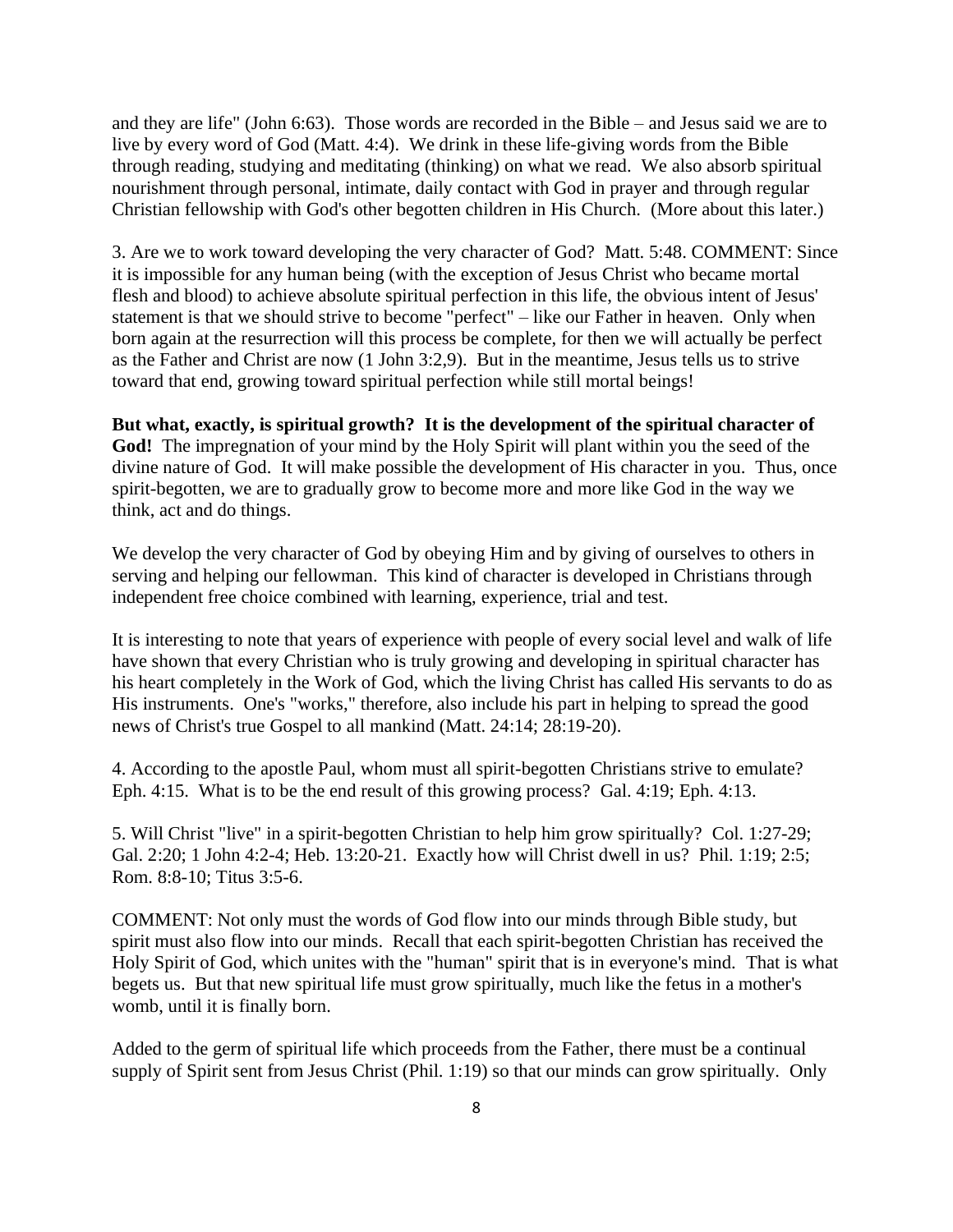in this way can our minds become more and more spiritual, growing toward the maturity of the spiritual character of Christ.

Jesus Christ is the Word personified – Christ is the Bible in action. If we have the "mind of  $Christ'' - if Jesus Christ, so to speak, lives His life in us by means of the Holy Spirit - we have at$ hand the power to grow spiritually as we yield to His Spirit. We have the capacity to grow toward perfect, God-like character. Let's draw another analogy to further understand. The Spirit we may receive can be compared to a current of electricity flowing through a light bulb. We are that bulb. But there could be no light without a filament inside of the bulb. The filament is comparable to the spiritual seed from the Father. The Spirit from Christ can be compared to the electricity flowing through the filament. And so as we receive more Spirit from Christ, we emit more "spiritual light"!

The expression "filled with the Spirit" (Eph. 5:18) does not mean to be filled with emotional manifestations which come from the flesh and not from God's Spirit. It means that we are imbued with the Spirit of God which is administered through Jesus Christ in His office as High Priest. Notice again how Paul explained this when he addressed spirit-begotten Christians in the Church at Rome: "But ye are not in the flesh"  $-$  not motivated by fleshly passions  $-$  "but in the Spirit" – motivated and guided by the Holy Spirit – "if so be that the Spirit of God dwell in you" ‒ that is, the Holy Spirit from God the Father transmitting His characteristics. But notice what Paul adds: "Now if any man have not the Spirit of Christ, he is none of his" (Rom. 8:9). He does not belong to Christ – he is not a true Christian!

Paul was talking about the Holy Spirit from God the Father which begets us as children of God, and the Spirit of Jesus Christ, which fills our minds so we can grow spiritually, and be able to resist sin by giving us the strength to overcome the attitude of the devil which leads us to sin. This begettal and growth through the Holy Spirit has unfortunately never been understood by most people.

#### **Great Spiritual Benefits Now**

We've already seen that many marvelous blessings are made possible through the indwelling of the Holy Spirit. But there are yet other great benefits available through the Spirit of God.

1. Just how many things does God make available to spirit-begotten Christians through His divine power? 2 Peter 1:3.

2. Can the human mind – having only the "human" spirit which imparts only human understanding  $-$  understand the spiritual things of God? 1 Cor. 2:9.

14. What must be added before a person can comprehend spiritually revealed knowledge? Verses 10-13.

COMMENT: The Holy Spirit gives you the capacity to understand and grasp spiritual concepts and principles--the very truth of God! In John 6:63 Christ revealed that His words are spiritual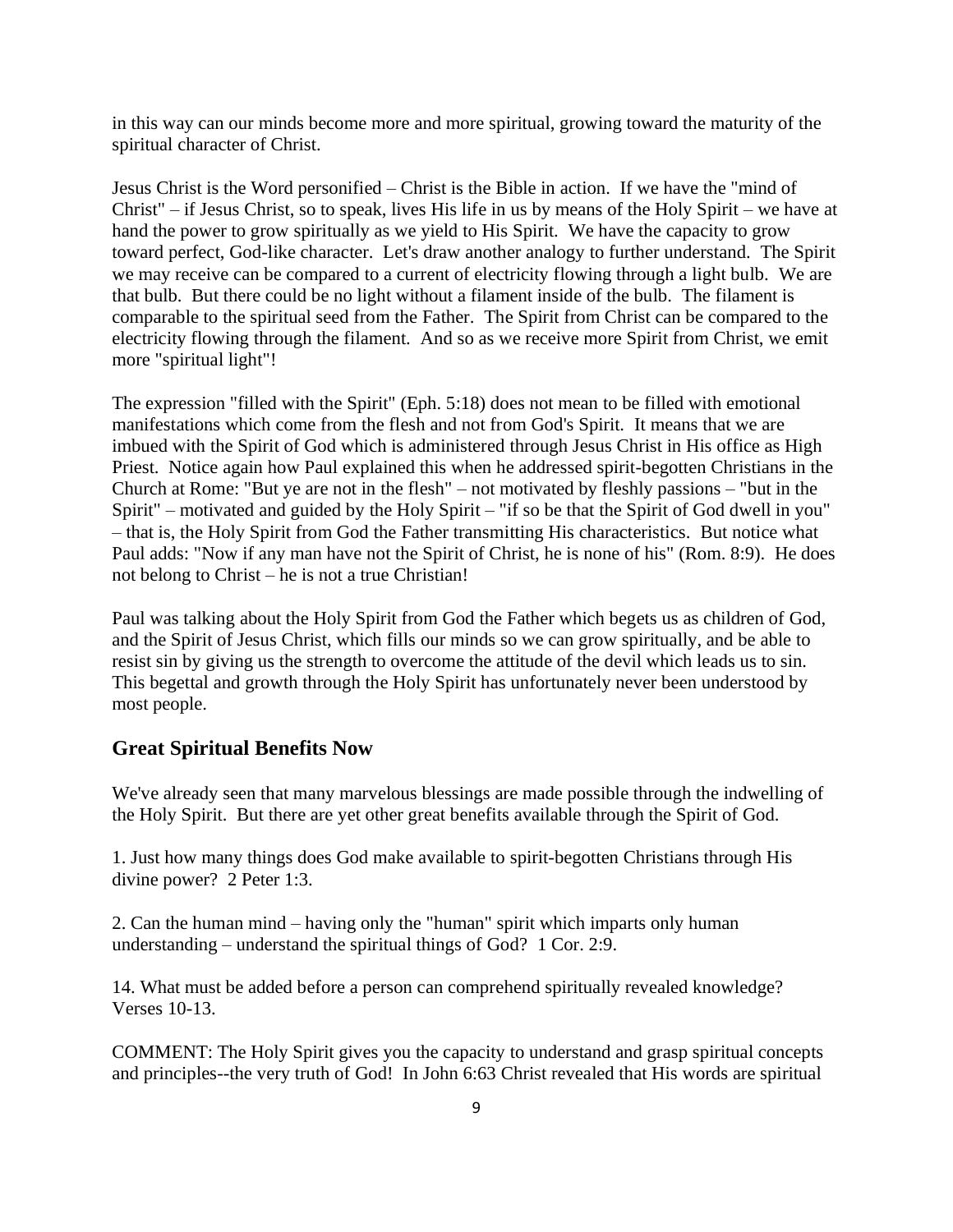in nature: "The words that I speak unto you, they are spirit...." God also revealed in Romans 7:14 that His law is spiritual. Therefore we see that the Bible and the laws and principles it contains are spiritual in makeup. And spiritual things cannot be comprehended by one who does not possess the Spirit of God.

This is not to say the Bible cannot be understood in an academic sense. Many are thoroughly familiar with what it says – some can even recite large portions of God's Word from memory. But God inspired Paul to say that spiritual things are beyond the comprehension of human intellect alone! Spiritual things simply cannot be seen with the eye, heard with the ear, felt with the hands. The human mind, which can receive knowledge only through these physical channels, can never really comprehend spiritual concepts and principles without the aid of God's Holy Spirit. The greatest scientific and philosophical minds simply cannot really come to know and understand spiritual truths with their natural minds. Just as surely as no animal brain  $-$  such as that of a cow, for example – can comprehend or understand human affairs, so no human mind can have comprehension of spiritual things on the divine plane unless and until it has received the Holy Spirit of God!

Without the Holy Spirit a person cannot really understand the Bible. And so the average individual is hostile and unreceptive to the truth of God and looks upon those who understand and practice it as peculiar! As Paul said, spiritual things are "foolishness" to the unconverted (1 Cor. 2:14).

Before their conversion, God's begotten children did not understand the Bible and God's way of life. But then God began to draw them (John  $6:44$ ) to Christ by His Spirit – He began to grant certain spiritual understanding. They were led to understand the depths of true repentance. After baptism and the receipt of the Spirit of begettal from the Father and the Spirit of Christ, they began to truly keep the laws of God and to comprehend and understand their greatness. And the more they yielded to God and His law, the greater became their spiritual understanding. Notice what God inspired David to write in this regard: "The fear of the Lord is the beginning of wisdom: a good understanding have all they that DO his commandments..." (Ps. 111:10).

3. Is the "carnal" (fleshly) mind with which we were all born therefore unable to comprehend the true spiritual intent of God's law, and therefore unable to obey it – unable to really love God and man? Rom. 8:7-8; Jer. 17:9; Gal. 5:19-21.

4. But what are the capabilities of a spiritually motivated mind? Rom. 8:6; Gal. 5:22-23. Will the Holy Spirit in us grant us the strength to do good works – to literally obey God? Phil. 2:13; Heb. 13:20-21.

COMMENT: It is important to understand that the Holy Spirit will not possess you as does a demonic spirit being of the devil's kingdom possess a person. And God's Spirit in you will not force you to live righteously. But it will strengthen you spiritually, and even physically when necessary, to do God's will as you exert your will and determination to follow God's Spirit as it leads you to see and understand God's way.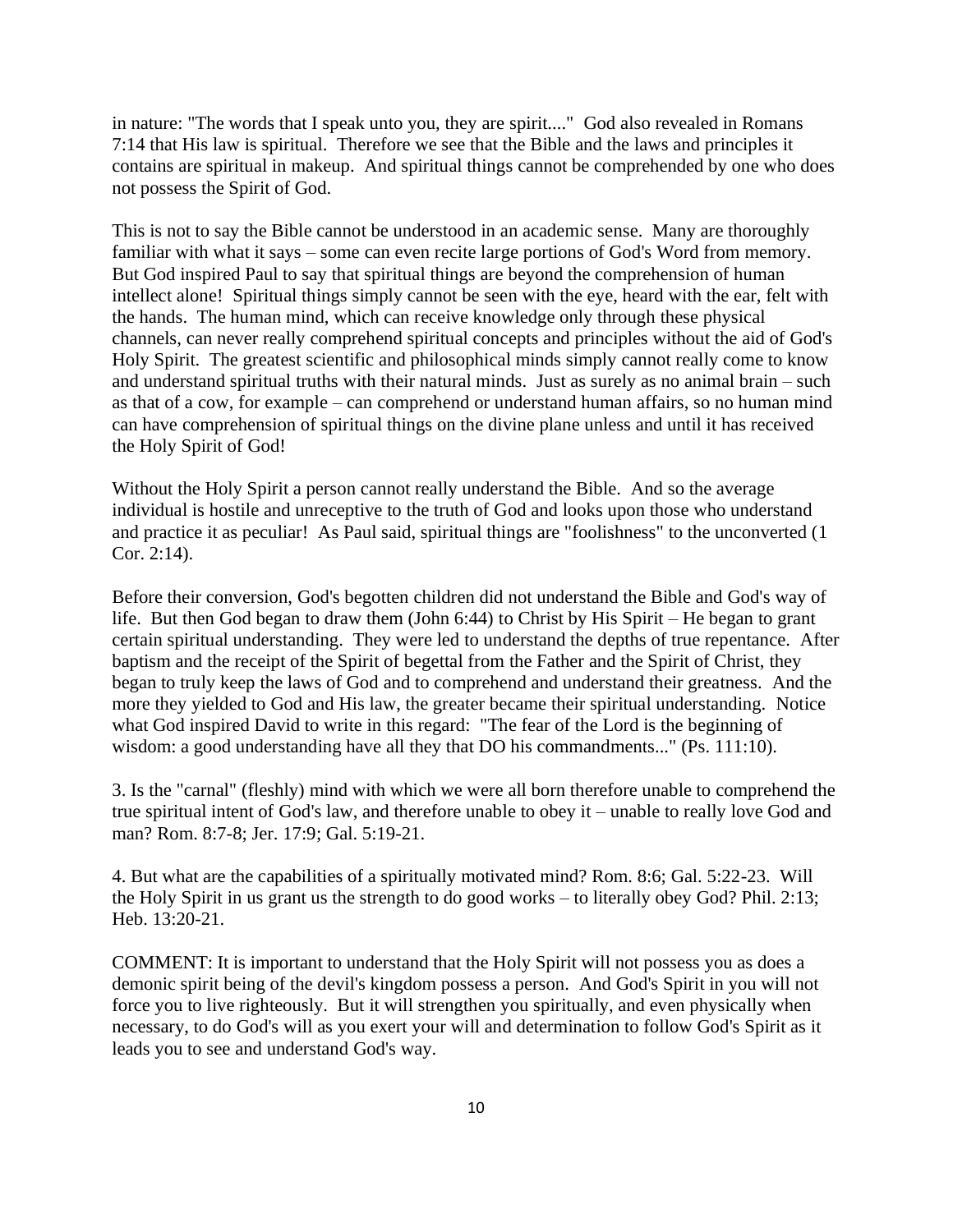5. Do begotten children of God also have direct access to the Father and Christ in heaven? Eph. 2:13-14, 18; Heb. 10:19-20; 4:14-16. What are the special advantages of this close relationship? Matt. 21:22; Heb. 4:16. Why may we receive what we ask? 1 John 3:22-24; 5:14.

COMMENT: A Christian may come boldly to the Father and Christ the Son in prayer to request help in whatever form necessary and can expect to receive it according to God's will, if he is striving to please God in the way he conducts his life. Divine guidance, intervention, wisdom, understanding, inspiration, as well as protection, legitimate needs and power to do God's will  $$ all these and more are available through contact with God as made possible by His Spirit.

6. In what other way does the Holy Spirit help a Christian? Rom. 8:26-27.

7. Does God also grant His human instruments the spiritual power needed to conduct His Work on earth? Acts 1:8; Matt. 28:18-20.

COMMENT: The gift of the Holy Spirit provides the power by which to carry out Christ's great commission of preaching the Gospel to the world. That power is active and working dynamically in the collective body of Christians God has called to do His end-time Work today!

#### **The "Fruit of the Spirit"**

Recall that the presence of God's Spirit in one's mind, or the lack thereof, is the sole factor in determining whether or not an individual is really a Christian (Rom. 8:9). Therefore, it is imperative that we understand just how the Holy Spirit is to be manifested in a Christian's life.

1. Did Jesus Christ clearly indicate that a person is known by his "fruits," or works? Matt. 7:20. In what way did He characterize Himself, His Father and their followers? John 15:1-8. Does God expect Christians to bear only a little fruit? Verses 5, 8.

COMMENT: This is the reason Christ calls and chooses His disciples – to bear fruit! "Ye have not chosen me, but I have chosen you, and ordained you, that ye should go and bring forth fruit, and that your fruit should remain..." (John 15:16). Jesus was **not** talking about a momentary sensual thrill or experience – coupled with a "testimony"- to prove you are one of His. You must be led by the Holy Spirit to be Christ's (Rom. 8:14) and bear spiritual fruit! But what will God's Spirit lead and guide you to do? What spiritual "fruit," or results, does the Holy Spirit produce in one who is striving to do the will of God?

Fruit is classified as the edible, usable portion of a plant or vine. Christ is the "vine," and we  $-$  if we are God's begotten children – are the "branches." Our fruit is what we produce as Christians that is usable to Jesus Christ. Now the good we produce comes from the vine – from Christ! Let's understand. A vine produces grapes, not thorns. An apple tree produces apples, not thistles. The vine determines what fruit should be borne. By this simple analogy we see that it is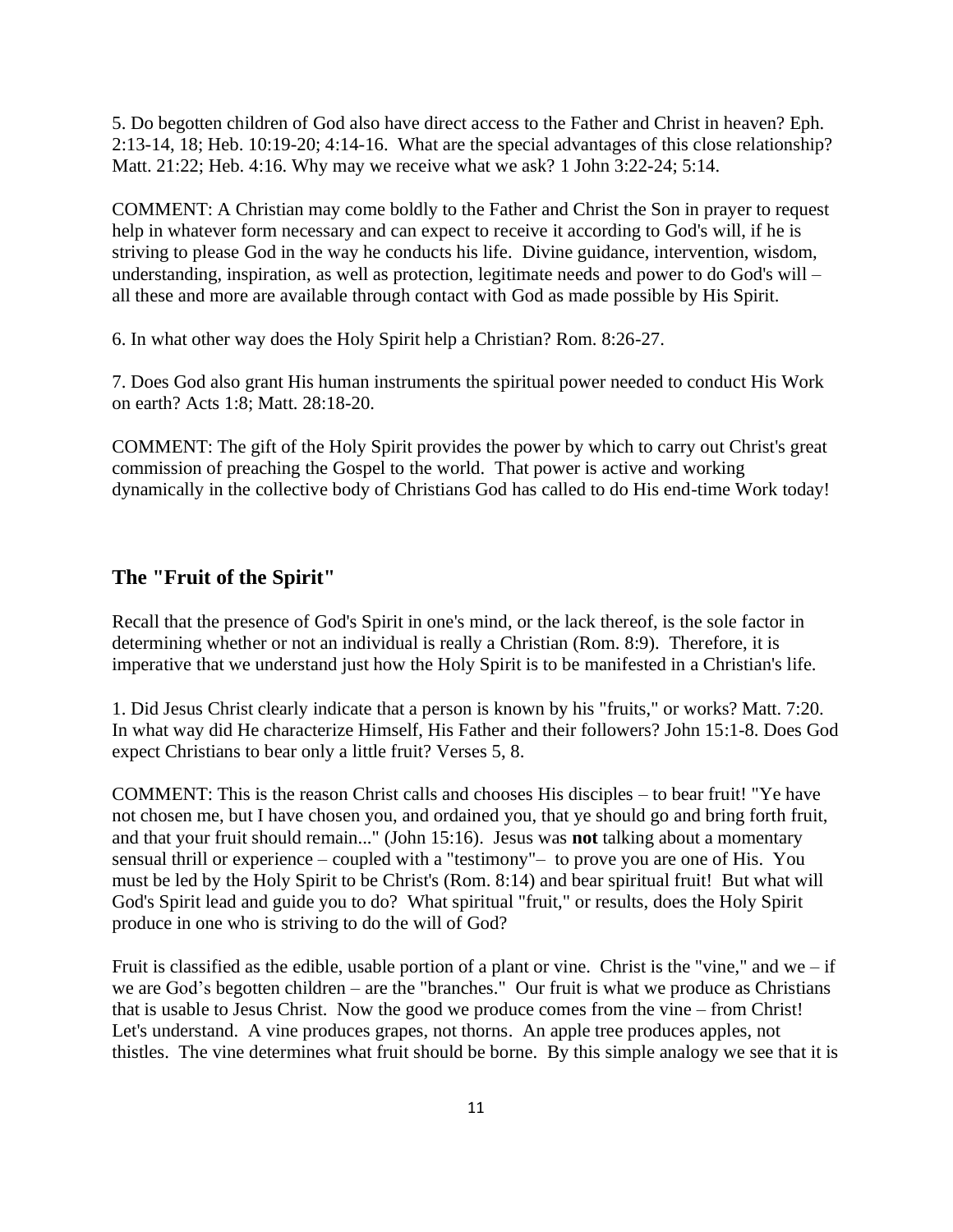Christ who determines what kind of fruit we should bear as Christians. That fruit is a result of having the mind of Christ at work in us as made possible by the Spirit of God.

2. How did the apostle Paul, who was inspired of Christ, outline the fruit which the Holy Spirit produces in a Christian? Gal. 5:22-23.

COMMENT: The Holy Spirit imparts to you the traits of God's character. If we lack these characteristics in our lives, then we are likely to be producing many of the opposite fruits called the "works of the flesh." These undesirable works are described in Galatians 5:19-21. They include strife, division, and various objectionable states of mind. All the works of the flesh contribute to the general misery and unhappiness of the individual, being thoroughly unsatisfying and unfulfilling.

3. What is the very first fruit Paul lists? Gal. 5:22; Rom. 5:5. Is love the basic characteristic of God's nature? 1 John 4:16. Is it the greatest attribute God transmits to us by the Holy Spirit? 1 Cor. 13:13. (Be sure to read all of chapter 13.)

COMMENT: The first and most important fruit of God's Spirit dwelling in the minds and hearts of converted human beings is LOVE. It is not just another form of human love, but the divine love that comes directly from God!

4. Is this the same love that will enable us to "fulfill"  $-$  to obey  $-$  God's laws? Rom. 13:10.

COMMENT: The love of God – imparted to human beings by the Holy Spirit – runs down the riverbed of God's law – the Ten Commandments. It is manifested first of all in adoration and worship of God and literal obedience to Him; then in outgoing concern, compassion, kindness and service toward other human beings (see Matt. 22:37-40). The original Greek word for the word "love" (in Gal. 5:22) is *agape*. In context it means devotedness or kindly concern – an intense desire to serve God and man. John said: "By this we know that we love the children of God, when we love God, and keep His commandments. For this is the love of God, that we keep his commandments..." (1 John 5:2-3). Notice the two necessary elements: 1) love God, and 2) love the children of God – human beings.

5. What is one of the principle ways in which love manifests itself toward our neighbors? Rom. 13:10.

COMMENT: Did you notice that? The kind of love imparted by God's Spirit works no ill to anybody! Rather, God's love is just the opposite  $-$  a deep concern and an intense desire to serve, help and encourage others. When you receive the Holy Spirit, this is the very first fruit you should begin to show. You should think or work no ill toward anyone, but rather learn, develop, think on and act on a profound concern and a fervent desire to serve God and man.

Now that's a tall order! But over a period of time  $-$  not all at once  $-$  you can begin to exhibit this wonderful fruit in your life as you exercise and use God's Holy Spirit. The other fruits of the Spirit, mentioned by Paul in Galatians 5:22-23 and which we will now cover, amplify the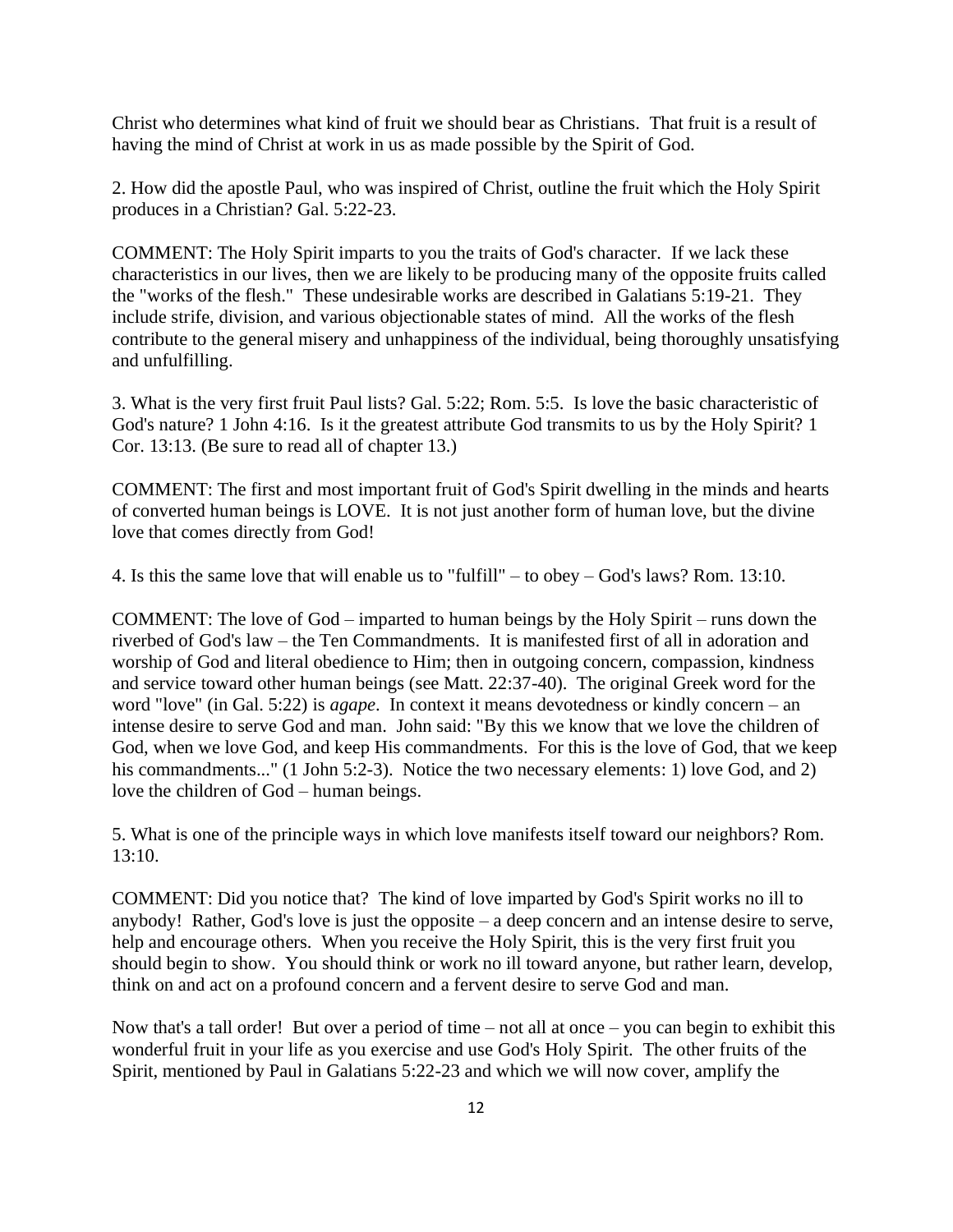attitude of love. They are simply added expressions of this divine love given to an individual whom God begets with His Holy Spirit.

6. What is the second fruit that Paul lists in Galatians 5:22? Is it God's will that we be literally filled with joy? Rom. 15:13.

COMMENT: Some people think of "joy" as the end result of some kind of self-gratification  $-a$ new toy, new car, new girlfriend, new home, new baby, etc. Physically speaking, when things go "your way," the emotion you feel is "joy."

7. Does the Bible give rich, deep meaning to this vital fruit of God's Spirit? Luke 15:7, 10.

COMMENT: What causes the angels to have joy? Is it something personal they receive? Is it adding to or gratifying the self in some way? It is none of these. Their joy is in seeing others receive something good for them  $-\text{in}$  this case as a result of peoples' repentance, which eventually leads to becoming eternal inheritors in God's Kingdom. The angels delight in seeing human beings begin to learn the way of life that will result in the good, lasting, permanent blessings of God's Kingdom.

8. What kind of joy does Jesus Christ experience? Heb. 12:2.

COMMENT: Christ was willing to suffer in anticipation of the real joy he would afterward experience in seeing fellow heirs born into God's Kingdom. This was made possible only through the sacrifice of His life! "Joy" received from personal gratification is only temporary. The car wears out, the ball game is over, the baby grows up, the stomach empties. None of these physical things – though perfectly all right to enjoy for the time – can bring permanent, lasting joy. Christ and the righteous angels receive joy from the outgoing giving of themselves to God and others! This "kind" of joy lasts for all eternity and does not require constant bolstering and rejuvenating with more and more objects and things.

9. What is the third fruit which God's Spirit will manifest in a Christian's life? Gal. 5:22.

COMMENT: Peace of mind is what everyone would like to have, but what so few really possess. Many vainly attempt to achieve peace of mind through escape into alcohol, other drugs, bizarre activities, etc. A person who truly has peace of mind has greater control over his emotions – even in trying circumstances. He enjoys greater tranquility and calm, quiet serenity, together with orderliness of mind.

10. Does peace of mind come from keeping the Ten Commandments? Ps. 119:165.

COMMENT: No one who consistently breaks God's law can have real peace of mind. He will have fears and frustrations, as well as a guilty conscience. Notice how David's words in Psalm 119 apply: does a thief have peace of mind when he sees a police car driving by? Is he calm and serene? If he's a good actor, he may appear to be outwardly, but inside he is a seething cauldron, hotly activated by his adrenal glands. Always he has to be prepared to run and escape. This man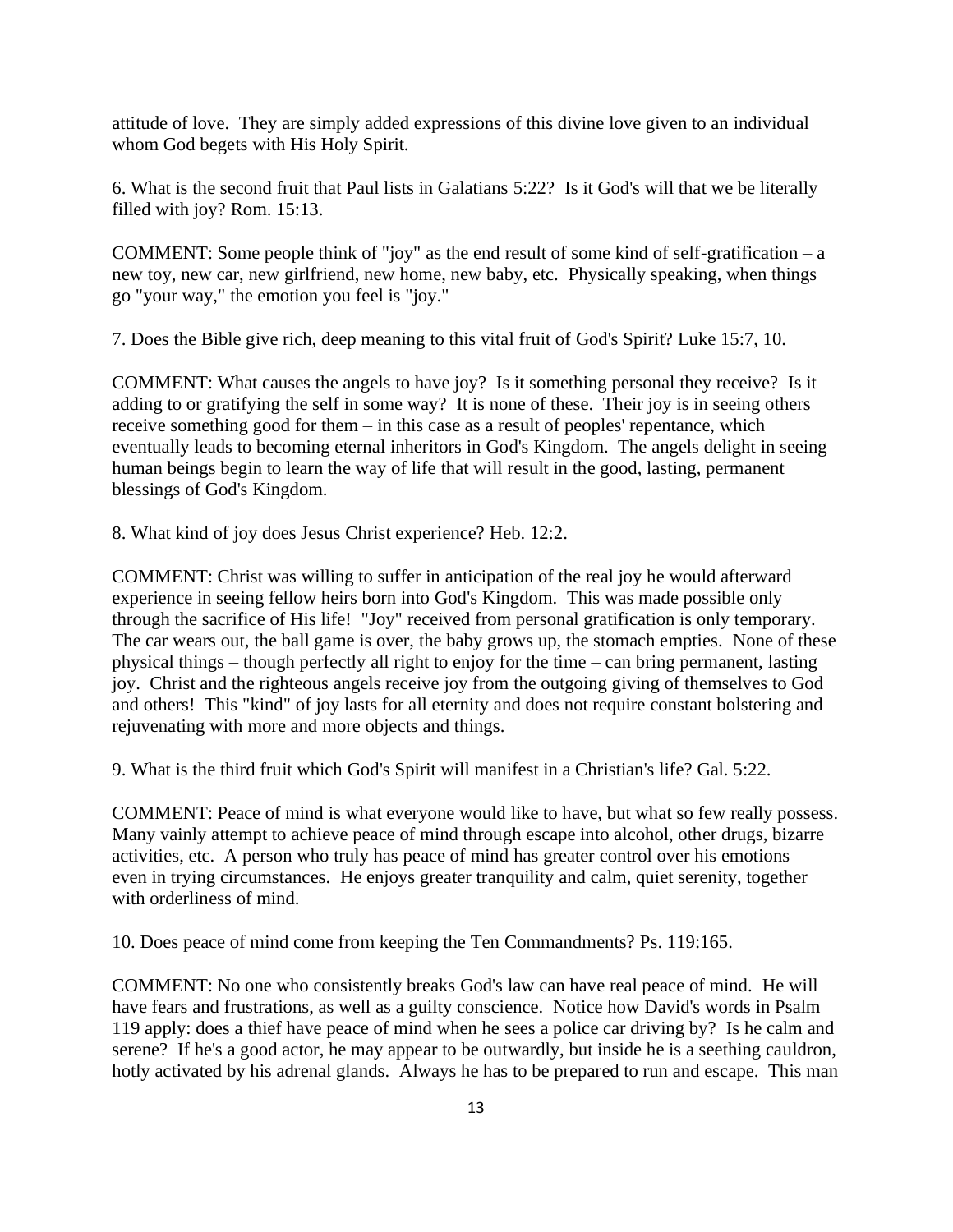can never find real peace unless and until he repents of  $-$  QUITS  $-$  breaking God's Ten Commandments, especially the eighth!

A liar is no better off. He must continue to lie in order to cover up the lies he has already told. Solomon wrote: "Bread of deceit is sweet to a man; but afterwards his mouth shall be filled with gravel" (Prov. 20:17). The liar must always be on the alert to avoid having to "eat his words." And when he finally does, they will taste like gravel. One can never have peace of mind with this type of pressure weighing on him all the time.

The person who keeps God's laws knows he is doing the right thing. His goals and purposes are stabilized. His life isn't fraught with frustrations. He has no guilty conscience. He is at peace with God, with himself and with his neighbor. He has "the peace of God which passes all understanding" (Phil. 4:7).

11. What is the fourth fruit of the Holy Spirit? Gal. 5:22.

COMMENT: "Longsuffering" is an old English word for patience. It is also forbearance and clemency – which is the ability to have mercy. One who is short-tempered and easily upset with the faults and inabilities of others is inviting real trouble for himself – physically as well as spiritually. Emotionally induced illnesses can result from the lack of longsuffering. Patience is that steadiness of mind by which you wait for the result to be achieved. One who is patient does not become frustrated because problems don't always lend themselves to immediate solutions. Godly longsuffering (or patience) can only come from exercising the Holy Spirit.

12. Is gentleness also an important fruit or result of having the Holy Spirit? Gal. 5:22.

COMMENT: Gentleness means first of all usefulness, then willingness, graciousness, affability- one who obliges. A gentleman knows how to attend to other people's needs; he has taken the time to learn the social graces; he is courteous. But gentleness is much more. Notice Paul's statement to the Thessalonians: "But we were gentle among you, even as a nurse cherisheth her children" (1 Thess. 2:7). The apostle used this analogy to describe how he and others of God's ministers dealt with the members of God's Church. A nurse must be firm and loving, kind and sure, able and compassionate  $-$  all at once! She must clothe, feed, train and clean up the messes of her charges. It takes a qualified as well as a willing person to be a good nurse. The gentle person is willing to take extra steps to look out for the needs of others. He or she is willing to dirty the hands to do whatever is necessary.

13. Is goodness also a remarkable attribute of the Holy Spirit? Gal. 5:22.

COMMENT: Goodness describes a person possessing God-like qualities of virtue, uprightness and true character. This fruit of the Holy Spirit could probably be described as a summary fruit – summing up the character of a person who is exhibiting the other nine fruits listed by Paul and as a result is daily becoming more God-like.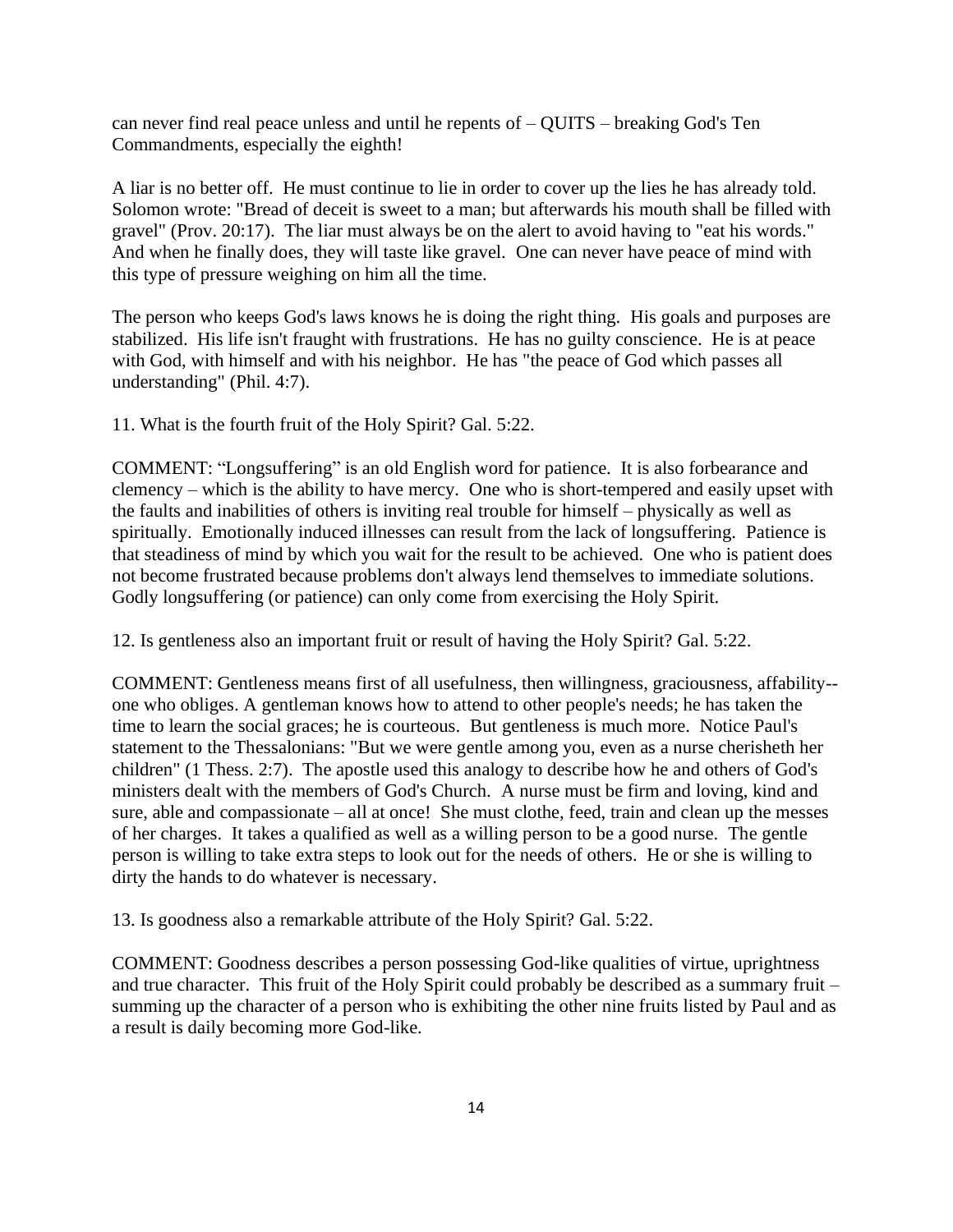14. Is faith one of the vital fruits of the Spirit of God? Gal. 5:22. What is God's definition of "faith"? Heb. 11:1. Did righteous men and women of old possess this kind of faith? Read this entire chapter.

COMMENT: Faith is the "substance"  $-$  more accurately the assurance or confidence  $-$  "of things hoped for...." Before you receive what you hope for, you already have it in substance and that substance  $-$  that assurance or confidence that you shall possess it  $-$  is faith! Faith is your evidence that you shall have what you do not yet see.

15. Is it possible to please God without faith? Heb. 11:6. Must obedience to God and other good works clearly accompany one's faith in order to make it alive and acceptable to God? Read James 2, verses 14-26.

COMMENT: As Hebrews 11:6 explains, faith toward God is expressed in absolute recognition that God exists and that He blesses the obedient. This faith is acquired. You cannot cause yourself to have that kind of faith through autosuggestion!

16. Is the faith which all Christians must possess, and which comes as a free gift from God (Eph. 2:8) through the Holy Spirit, in reality the faith of Jesus Christ? Phil. 3:9; Rom. 3:22.

17. Did Paul plainly state that Christ lived in him? Gal. 2:20. How did Christ live in him? Phil. 2:5; Rom. 8:9-10. Then did Paul live by the very faith of Christ? Notice Galatians 2:20 once again.

COMMENT: Paul did not live by his own faith. Jesus Christ dwelt in Paul through the Holy Spirit, and the Spirit of God from Christ implanted in Paul's mind the same kind of faith that can be in your mind! That faith – the very faith of Jesus Christ – will enable you to live a life of obedience to God as did the apostle Paul and all of the righteous men and women of God. If we were able, of ourselves, to supply the faith to obey God, we would earn our own salvation. It would be the result of self-righteousness that are as "filthy rags" to God (Isa. 64:6).

But the above scriptures speak only of the faith of Christ. Yes, Christ's faith – not your faith. And Christ in us imparts to us His own strong faith that trusts God to make our spiritual obedience possible, thus enabling us to please God. (Much more about this Godly faith will be covered in the next lesson.)

18. Will meekness also be one of the traits of a Spirit-led individual? Gal. 5:23. Who set an outstanding example in this regard? Num. 12:3.

COMMENT: Many falsely assume that meekness is always synonymous with weakness. Before his conversion, Moses was a self assured and forceful individual (see Exodus 2:16-17 and Josephus, the 1<sup>st</sup> century Jewish historian, who reported on Moses' military prowess as an Egyptian general). But after his conversion, Moses became so dedicated to God and filled with the Holy Spirit, he was considered to be the meekest man on earth (Num. 12:3). No longer did he seek to exalt himself, but became lowly and humble in attitude.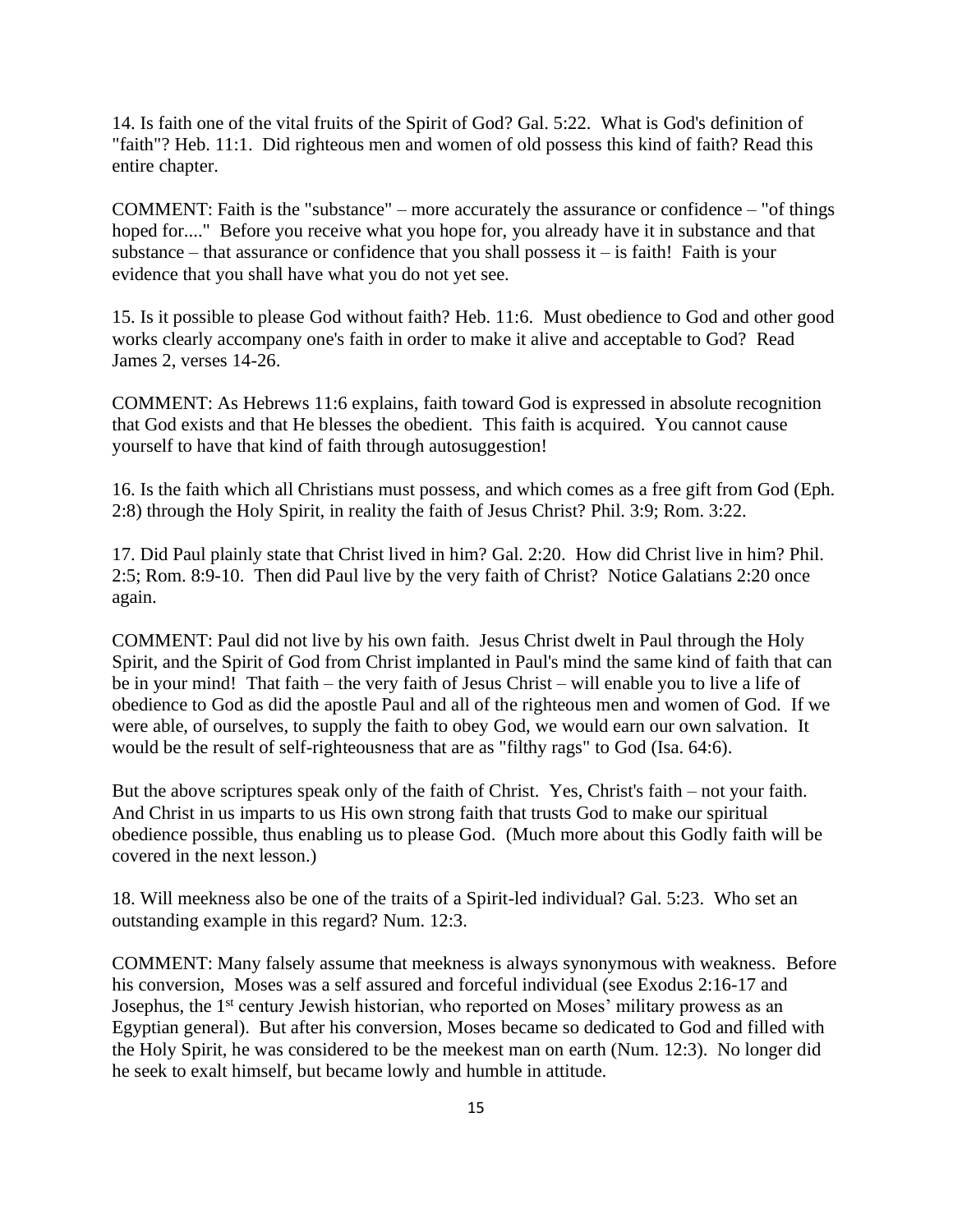When God was about to disinherit and destroy the children of Israel because of their many rebellions, Moses – in spite of many false personal accusations against him – entreated God to save them (Num. 14), and in meekness he instructed those who "opposed themselves" (a required trait of a servant of  $God - see 2 Tim. 2:24-25$ ). A meek person is not a revengeful person!

19. What is the last, and one of the least understood, fruits of the Holy Spirit mentioned by Paul? Gal. 5:23.

COMMENT: The world has often misunderstood the meaning of the word "temperance." Temperance does not mean abstinence! Temperance means self-control, continence, selfgovernment, moderation ‒ particularly in reference to sensual appetites. The proverbs of Solomon are replete with exhortations about temperance  $-$  a vital attribute of God's Spirit which must also be exercised.

20. When one receives God's Holy Spirit, will these precious fruits suddenly appear overnight – almost all at once? 2 Peter 3:18; Eph. 4:15.

COMMENT: Fruit does not appear overnight on a tree. It takes time, water, the nutrients of the soil and sunlight to grow. Likewise, it takes time for one to grow spiritually and manifest the "fruit of the Spirit"!

21. How can a person start down the road toward possessing the wonderful fruits imparted by the Holy Spirit of God? Acts 2:38.

#### **Spirit Must Be Used and Renewed**

One is spiritually minded to the degree that he produces the fruits of God's Spirit in his daily life. But merely having the Spirit as a begettal will not make you spiritually minded unless you draw on and USE the Holy Spirit every day! Let's notice how the example of the Corinthian Church in Paul's day bears this out.

1. Were the members of the Church of God in Corinth begotten by the Holy Spirit? 1 Cor. 3:16. Yet were many of them not really showing the fruit of God's Spirit? Verses 1-3.

COMMENT: Notice that Paul was addressing the Church of God. They were converted. They were the body of Christ, "brethren" with Paul. But they were acting like the average man on the street would act, conducting themselves in an unspiritual manner. They had strife and arguing, debating and contentions. There was division and party spirit among them. These are some of the very same things listed as the "works of the flesh" in Galatians 5:19-21!

What was their problem? Since they were converted and had God's Spirit, which makes one a member of the Church (1 Cor. 12:13), why were they producing these unspiritual, fleshly works?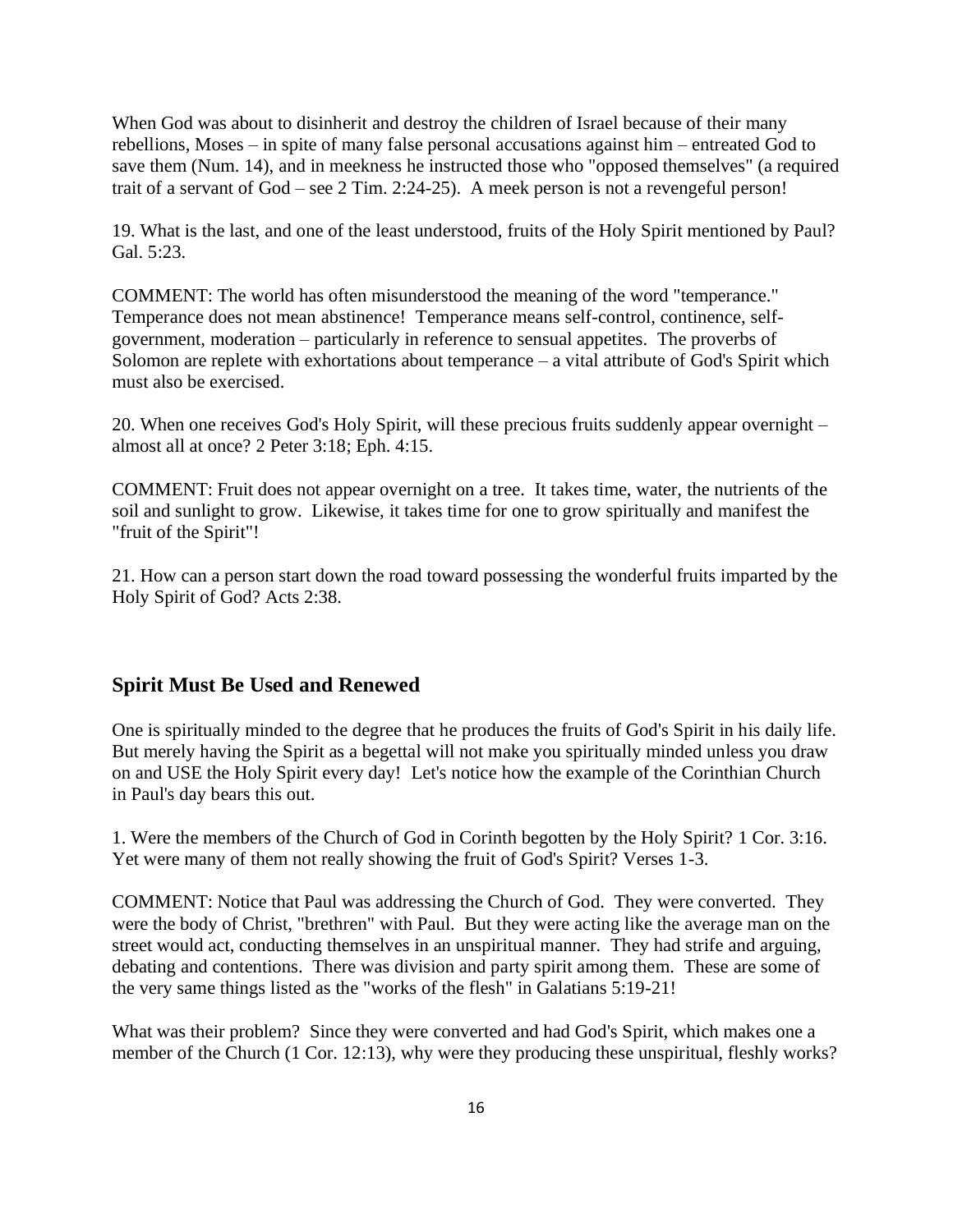2. Must the Holy Spirit be put to use? 2 Tim. 1:6-7.

COMMENT: Even though the members at Corinth had the Spirit as a begettal, they seemed to have lost sight of the fact that it must be used and drawn upon to produce its fruit. They were producing works of the flesh – "doing what comes naturally" – simply because they were not "stirring up" the Spirit of Christ and drawing on it to produce the results of the mind of Christ! (Phil. 1:11.) Another probable and perhaps obvious reason some were acting "carnal" was because they were lacking the Spirit of Christ. Notice how the following scriptures would bear this out.

3. Would Christ's analogy in John 7:37-39 indicate that His Spirit flows into and out from one? Notice also Isaiah 44:3; Jeremiah 17:13 and John 4:10, 13-14 in this regard. (Recall from previous studies we learned that the "LORD" referred to in Isaiah 44 and Jeremiah 17 is none other than the Christ of the New Testament before He became a human being.)

4. Therefore, does one receive all at once enough of the Spirit of Christ to last as long as he lives, or must the "supply" be replenished every day? Phil. 1:19; 2 Cor. 4:16.

COMMENT: The Spirit of God, which is administered by Christ, is active ‒ DYNAMIC! It is a moving force that can't be bottled up within you. Jesus compared it to living waters which come into you, and then flow out from you in "good works" – love, joy, peace, obedience, etc. It circulates like electricity in a complete circuit – from God, into you, and then out from you as the "fruits of the Spirit," and then back to God.

Since the Spirit must flow into and out from us, then obviously it must be continually supplied. Therefore, the supply of the Holy Spirit must be renewed in us daily through contact with God in believing prayer (Luke 11:13). To put it in the vernacular, our "spiritual battery" must be continually "charged up." We must daily "plug in" to the POWER SOURCE. That source of the Holy Spirit is GOD!

#### **Not Generally Available Before Christ**

1. Did God initially offer the first human beings opportunity to receive His Holy Spirit? Gen. 2:8-9, 16-17.

COMMENT: Adam and Eve were freely offered access to God's Holy Spirit and resultant eternal life, which were symbolically represented by the fruit of the "tree of life."

2. But from which tree did they choose to eat? Gen. 3:3-7.

COMMENT: Though their Creator warned them of the dire consequences of eating fruit from the "tree of the knowledge of good and evil," Adam and Eve were persuaded by the devil's clever arguments to partake instead of the fruit that leads to death!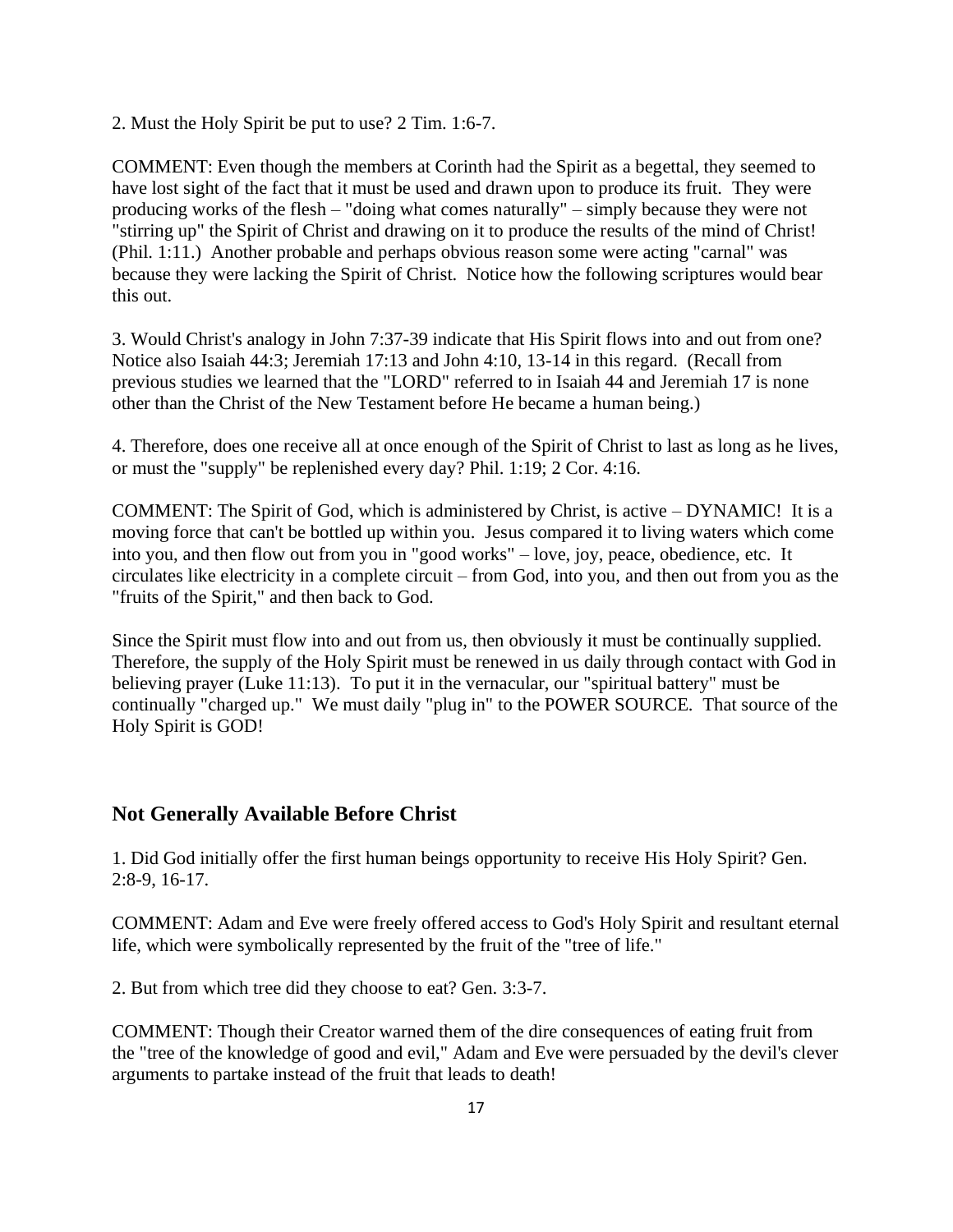3. What was their punishment for disobeying God? Gen. 3:16-19. Were they denied further access to the Holy Spirit? Verses 22-24.

COMMENT: God's express intention from the beginning was to give man the Holy Spirit. It was only after our first parents directly disobeyed a specific command from their very Creator that the Holy Spirit was denied. And so, it is truly self-evident that God gives His Spirit only to those who strive to obey Him (Acts 5:32).

4. Did our first parents' transgression set a pattern for the entire human race? Rom. 5:12.

COMMENT: Had Adam and Eve partaken of the tree in the Garden of Eden that represented God's Holy Spirit – the "tree of [eternal] life" – they would have been begotten of God, and ultimately received eternal life, if they had continued to obey God. But Adam and Eve had to desire the Spirit of God and surrender themselves to God's will in order to receive His Spirit – exactly as all must do today. Instead, they chose not to receive the Spirit. They listened to Satan and pursued the way that leads only to death (Gen. 2:17). And because of this sin, God withheld His Holy Spirit of love and eternal life from mankind.

From the very moment mortal man disobeyed God, he was cut off from access to the Spirit of God and the gift of eternal life. Ever since then, God has permitted man to go his own way, setting apart 6,000 years during which He has allowed mankind to learn the painful results of following the dictates of the carnal mind. And mankind has continued choosing the way of disobedience to God (Rom. 3:23), which has resulted in untold suffering and death!

An atonement, therefore, had to be made for mankind – which was to be the sacrifice of Jesus Christ approximately 4000 years later. In the meantime, the Holy Spirit could not be offered to mankind in general in the face of such not atoned for disobedience. But there were some notable exceptions.

5. Did the Patriarchs and Prophets of antiquity have access to the Holy Spirit? 1 Peter 1:10-11.

COMMENT: Notice that "the Spirit of Christ...was in them." From Adam to Christ, apparently none were called to spiritual salvation except those called to perform a special mission. From Adam to Noah we have the record of Abel, Enoch and Noah – some 1900 years! From Noah to the calling of Israel out of Egypt there was Abraham, Lot, Isaac, Jacob and Joseph. And then, of course, there was Moses and a few others. These few had the Holy Spirit and will be born into God's Kingdom, as we're clearly told in Hebrews chapter 11.

6. Did Caleb have the Holy Spirit too? Num. 14:24, 30. What about Joshua? Num. 27:18; Deut. 34:9.

7. Did the Patriarch and Prophet David also possess the Spirit of Christ? 1 Sam. 16:13. (Remember that the "LORD" was Christ.) What did David say that further proves he did indeed have the Spirit dwelling in him? Ps. 51:11.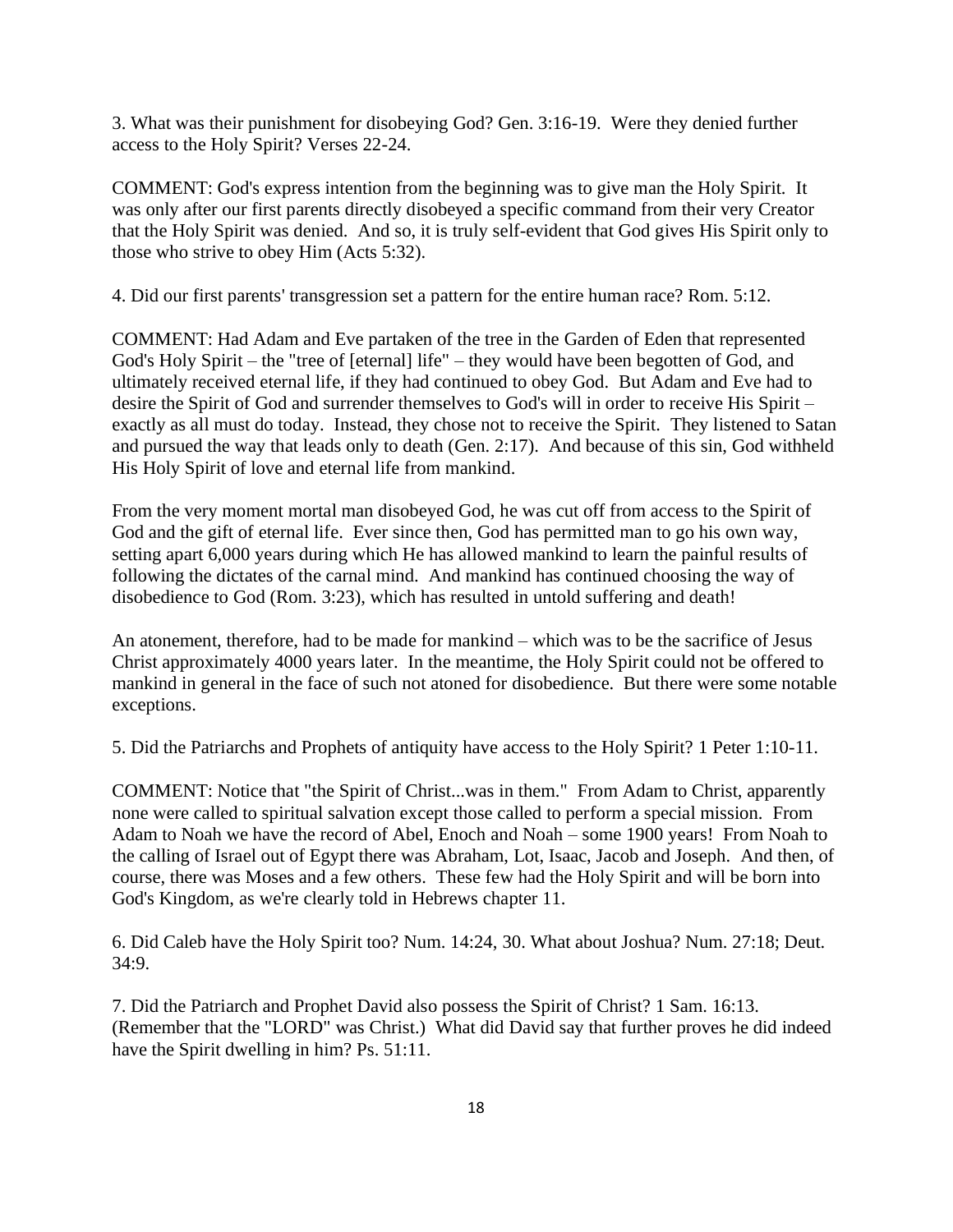COMMENT: Jesus Christ, before His human birth, was the member of the Godhead who administered the Holy Spirit to all the faithful men of old. He sent the Spirit to be in them  $-$  to give them faith and power. Notice: "And all these, though well attested by their faith, did not receive what was promised [God's Kingdom], since God had foreseen something better for us, that apart from us they should not be made perfect [at the first resurrection]" (Heb. 11:39-40, RSV).

Perhaps the New Testament "technicalities" of how one is begotten and born into God's Kingdom were not fully revealed to the Patriarchs and Prophets as they are to us today. However, they knew that through the One who would come in the human flesh to give His life as a ransom for many, they too would inherit eternal life.

8. Did God promise long ago that He would again make His Spirit available to man? Ezek. 36:26-27. Will it make obedience to His laws possible? Same verses and Hebrews 8:8-11.

9. Did Jesus specifically promise that the Holy Spirit would dwell in His disciples after His death? John 14:16-19.

10. Is the way of salvation and receipt of the Holy Spirit now open to all who are called by God? John 6:44; Acts 10:43; 13:26; 2:38.

COMMENT: Today, all who are called of God can have His life and characteristics as a very part of their being, enabling them to overcome and grow spiritually toward the Kingdom of God.

11. Will the knowledge of God and opportunity to receive the Holy Spirit ultimately be made available to everyone? Isa. 11:9; Joel 2:28-29.

#### **Spirit Arrives On Pentecost**

1. What did Jesus promise His disciples regarding the receipt of power from heaven? Luke 24:49. Where did He tell them to wait for this power? Same verse and Acts 1:4-5,8.

2. What miraculous display of power did the Holy Spirit cause upon its initial arrival in Jerusalem? Acts 2:1-12.

COMMENT: The Spirit of God came with a sound as a mighty rushing wind, with the appearance of divided  $-$  equally distributed  $-$  tongues of fire; it filled the disciples, speaking through them in such a manner that every man there from every nation heard them in his own language! (The miracle was in the hearing as well as in the speaking  $-$  verses 6,8).

3. What was the name of the day on which this great display of the Holy Spirit's power occurred? Acts 2:1.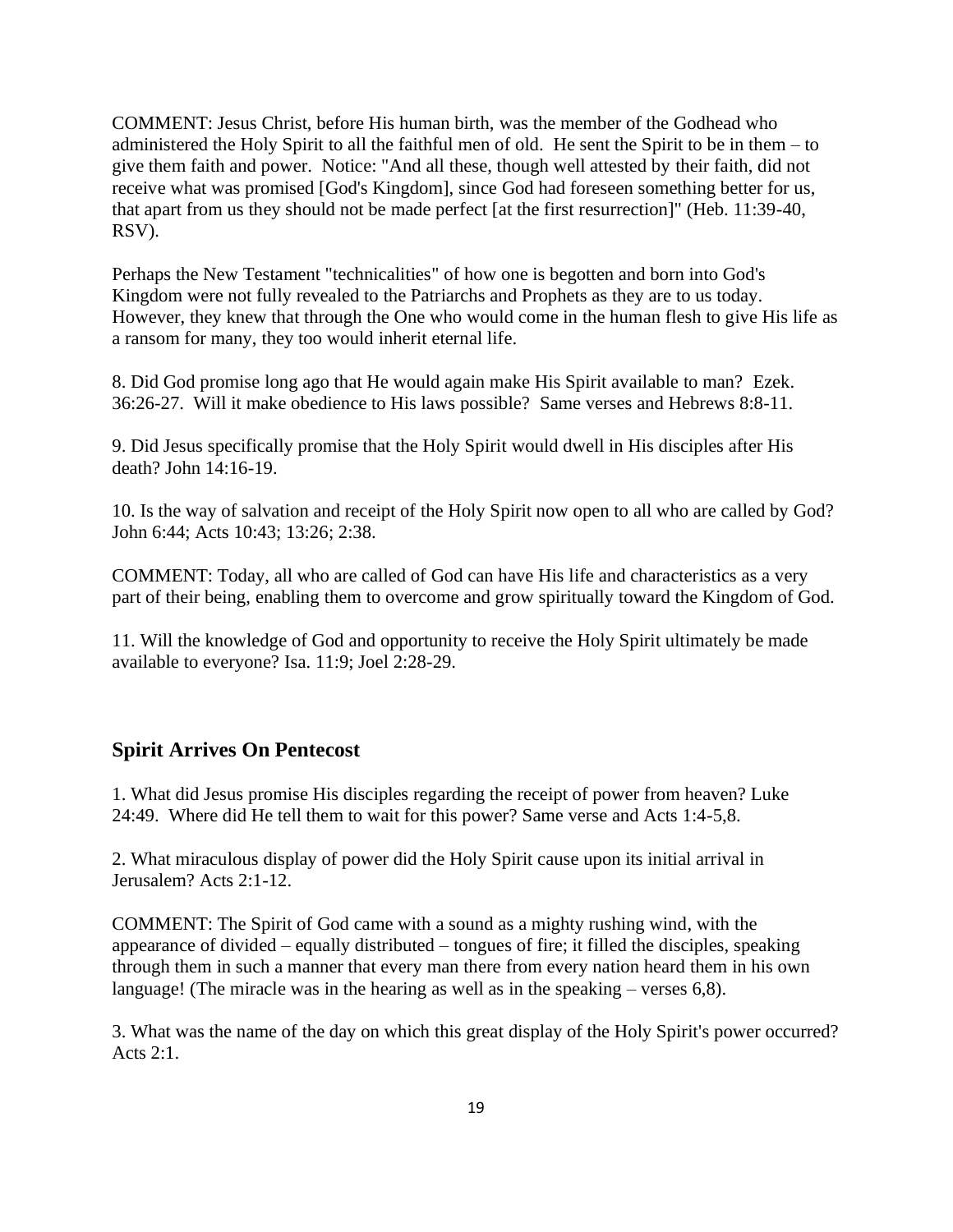COMMENT: The word "Pentecost" is a Greek word meaning "fiftieth." The Holy Spirit came on the day of Pentecost (a Sunday), fifty days after Jesus' resurrection. The sudden, spectacular and awe-inspiring exhibit of divine power working within Christ's disciples on that day of Pentecost heralded to the whole world the beginning of the time when all who would thirst for the Holy Spirit could receive it. It marked the beginning of the crowning act of God's supreme creative work in man – the development of Godly character. It was a forerunner of the era foretold by God long ago when He said to His ancient nation Israel (and through it to the whole world): "...the days come...that I will make a new covenant with the House of Israel, and with the House of Judah...I will put my law in their inward parts, and write it in their hearts..." (Jer. 31:31,33).

This mighty manifestation of the Spirit marked the coming of the power which God would use to engrave His law within the hearts of those who surrender themselves to Him. That is why God made this such a spectacular and momentous event. It was of tremendous import to all mankind, never to be forgotten and apparently never to be repeated in the same way.

## **How to Receive the Holy Spirit**

1. Is the Holy Spirit a gift from God? Acts 10:45; 2 Tim. 1:6.

2. How readily will God give us His Holy Spirit today if we ask for it? Luke 11:10-13. But how do we know God will hear us when we ask Him in prayer? 1 John 3:22-24.

3. Are repentance and baptism clearly initial steps in our obedience to God by which He is bound to keep His promise to give us (beget us by) His Holy Spirit? Mark 1:14-15; Acts 2:38; 5:32.

COMMENT: Notice the stress placed upon obedience, upon submission to the will of  $God - to$ the law of God. God will give His Holy Spirit only to those who have demonstrated  $-$  both by attitude and actions – that they want to obey Him. Jesus said, "Not my will, but thine be done" (Luke 22:42). God wants to see a submissive, obedient attitude in us before He gives us His Spirit. How plain it is that the Holy Spirit is the spirit of humble submission and obedience to the Father. If we submit our wills unconditionally to God, He will give us His Spirit!

The subjects of repentance and baptism were covered thoroughly in Lessons 7 and 8. Suffice it to say, by way of review, that repentance means to turn around and go the other way  $-$  to forsake all of our ways which have been contrary to God's law, and turn to **God's way which is the way of His law, the way of love and giving.** To "believe the gospel" means to believe the very message Jesus brought – the good news of the coming Kingdom of God, which most assuredly includes belief on Him as personal Savior.

God makes it very plain that no one who continuously practices sin (as a way of life) will ever be born into His universe-ruling family (Gal. 5:19-21). All who desire to become born-again members of God's Family and co-rulers with Jesus Christ in the Kingdom of God must stop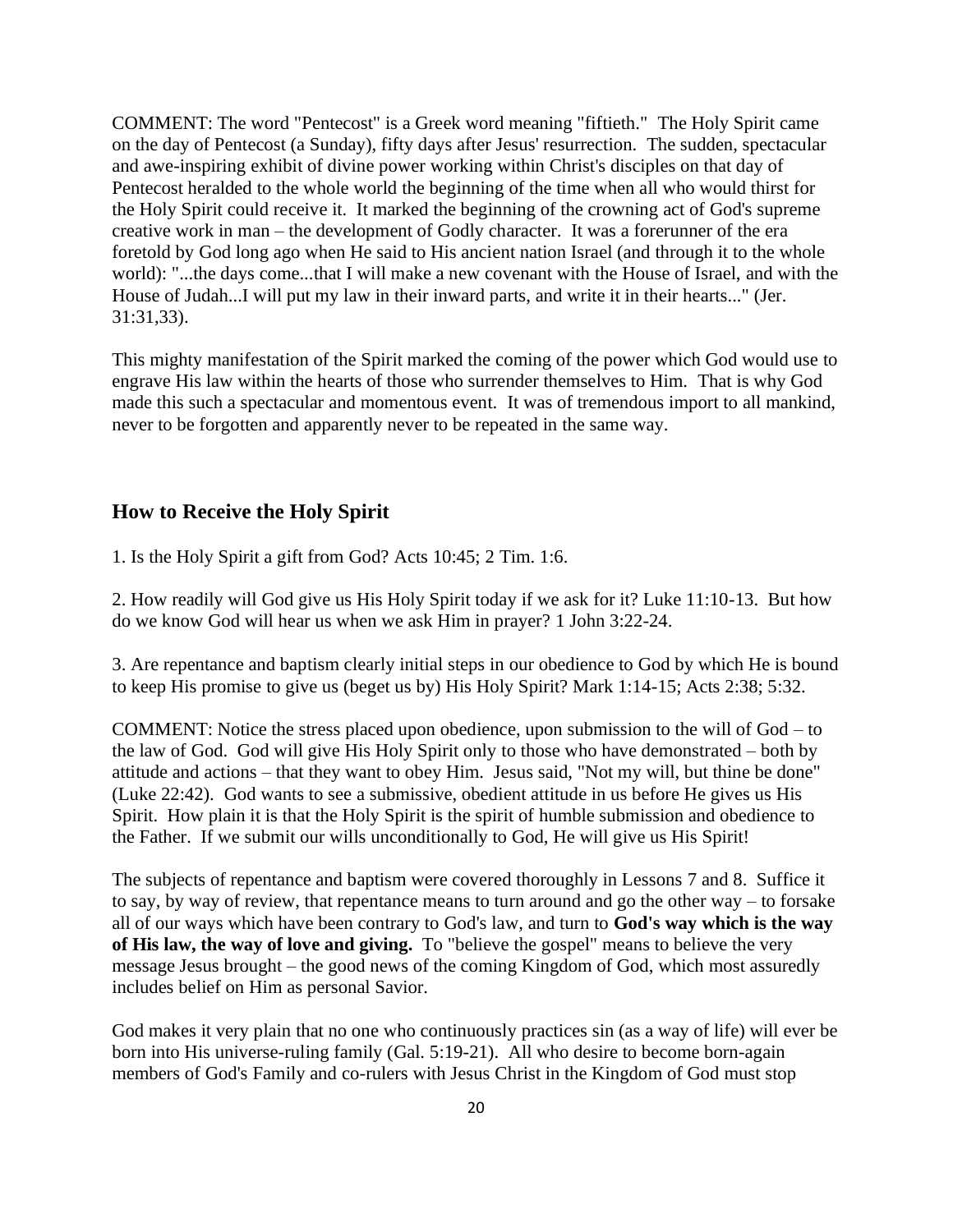practicing sin now ‒ stop breaking His laws! All must REPENT of rebellion against God; must desire and actually begin to literally OBEY His Word, submitting to His authority over their lives ‒ keeping His commandments!

After belief and sincere, heartfelt, deep repentance of sin, the next step toward becoming a Christian is water baptism. **Baptism is an outward symbol** of our repentance of our old sinful, disobedient life  $-$  of our complete departure from our old sinful way of living  $-$  and of our willingness now to obey God in every way.

Once you have taken these two steps, then you are unconditionally promised the Holy Spirit **through the laying on of hands of one of God's called and chosen ministers**. God has bound Himself to perform His part if you first perform yours. God says: "... You shall receive the gift of the Holy Spirit." It is an absolute promise of God! There is no "perhaps," "probably," or "maybe." You WILL RECEIVE the Holy Spirit because God promised it! You can ask God thereafter to direct you, through His Holy Spirit, to lead a new life in conformity with His revealed Word – the Bible.

#### **The Spirit and God's Church**

1. Once we have truly repented, been baptized and received the miraculous begettal of God's Holy Spirit, do we automatically become part of a "body"? 1 Cor. 12:13. What body is Paul talking about? Verse 27; Eph. 1:22-23; Col. 1:18.

COMMENT: In 1 Corinthians 12, the apostle Paul has drawn an analogy between the human body and God's Church. And as we discovered in past lessons, in verse 13 he is speaking about being baptized – put into – the spiritual "body" or Church of God. Therefore, "joining" a group that calls itself a church  $-$  having one's name on the membership roll of some group  $-$  does not make one in true fact a member of the Church Jesus founded. We cannot become a part of the body of Christ by simply making a decision to "attend" a church service. The stamp of a member of the true church of God is the begettal of the Holy Spirit. Those who have not received this Spirit are simply not a part of the true body of Christ – they are not real Christians! (Rom. 8:9.) God promises His Spirit only to those who repent of sin and are baptized (Acts 2:38; 5:32).

But after we are baptized and begotten by God's Spirit – what then?

2. What did Christ commission His ministers to do for those He has put in His Church? Matt. 28:19-20; John 21:15-17; 1 Peter 5:1-3. (Notice the last three words of each of the three verses in John 21.) For what purpose are God's ministers to "feed" Christ's "sheep"? Eph. 4:11-15.

COMMENT: God has set His called and chosen ministers in His Church to "feed the flock" so they may grow spiritually ‒ "For the perfecting of the saints, for the work of the ministry, for the edifying of the body of Christ [the Church of God]: Till we all come in the unity of the faith, and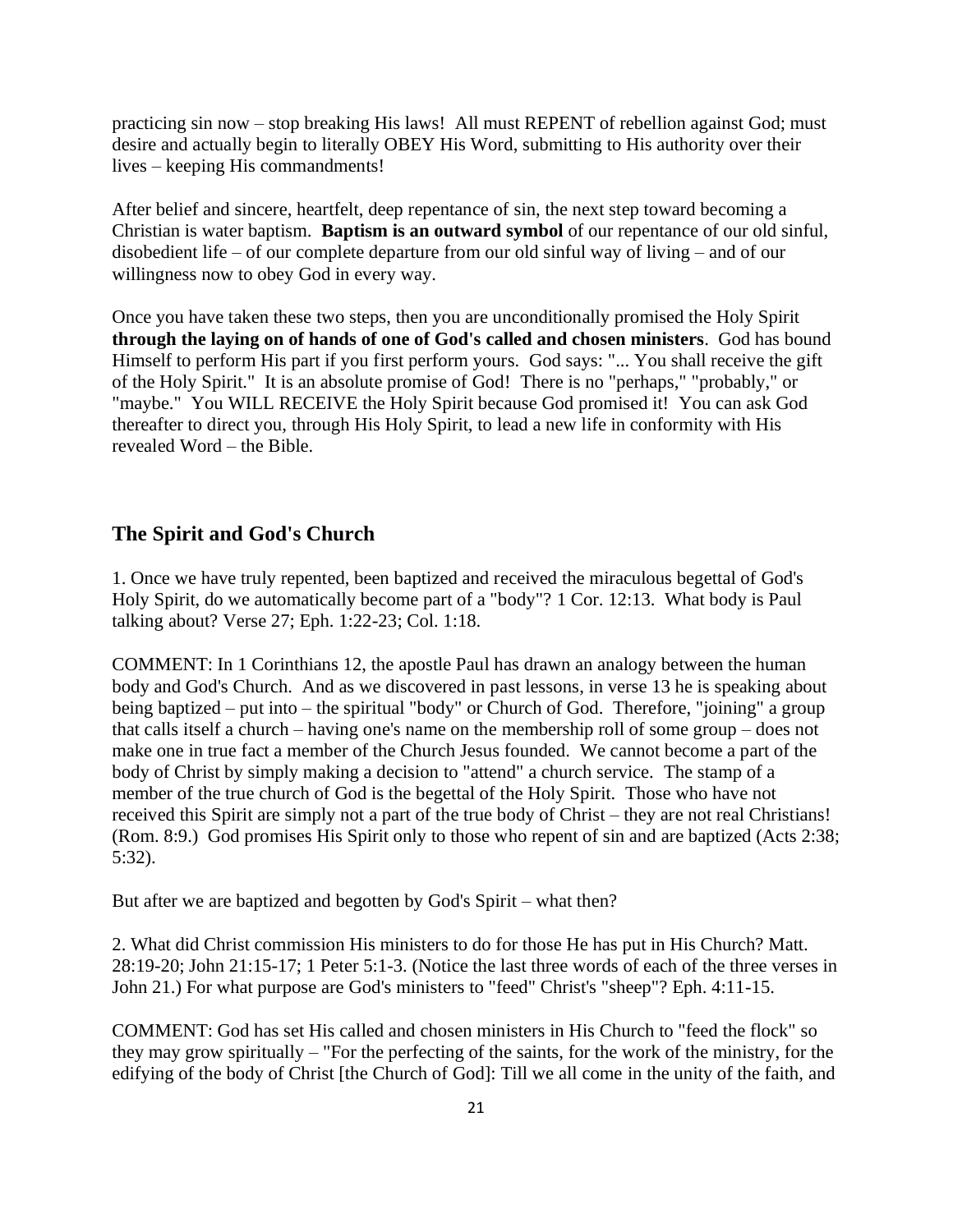of the knowledge of the Son of God, unto a perfect [fully mature, full grown] man, unto the measure of the stature of the fullness of Christ" (Eph. 4:12-13).

As mentioned previously, in the human realm it is the father who begets children. He does not "bring forth"; the mother does that, later. After the father's part, which initiates the process, there is always a lapse of time leading to final birth. So just as a human mother feeds her begotten child within her womb through the placenta and umbilical cord, God's children are nourished with spiritual food within His Church.

The parallel is very similar. Spiritually, God's Church – "Jerusalem above" – is the "mother" (Heb. 12:22-23; Gal. 4:26) of all who have been begotten by His Holy Spirit. Christ has given His ministers the responsibility to instruct, teach and counsel the members of the Church (Heb. 13:17). And as the human mother carries her unborn baby in that part of her body where she can best protect it from physical harm, the function of God's Church is to also protect the begotten children of God from the false doctrines of false ministers.

Through this "feeding" process, each Christian receives the spiritual nourishment necessary to grow spiritually until he or she is ready to be actually born at the resurrection as a very member in the joyous, ruling Family of God!

#### **Finding the True Church**

We have just seen that the true Church of God is that body of believers who individually have the Holy Spirit. **Therefore, this church is a spiritual organism**. And Jesus Christ is its head. The true church understands God's plan of salvation and is fulfilling Christ's commission to preach the true gospel as a witness to all nations.

And as we also learned, the church is nurturing the spiritually begotten children of God whom He has put into it. Knowing this, it then becomes all important for you to definitely locate the true body of Christ. But exactly how does one go about finding God's Church and His ministers? Just where is the Church that God is working through today? Don't all of the churches of denominational Christianity claim to be part of the true body of Christ? Will any church say it is not the church Jesus founded? Of course not! What, then, are some of the signs that would lead us to the true body of Christ?

1. Would the true Church of God follow Christ by upholding God's law? Matt. 5:17; 19:17-19; 28:19-20; John 15:10. Would that Church be striving to literally keep the Ten Commandments of God and other instructions of Christ? John 14:15; Rev. 3:7-8; 12:17. (Chapter 12 of Revelation personifies God's true Church as a woman.)

COMMENT: The true Church upholds God's law. It recognizes that God set in motion a law that, if obeyed, would bring humanity every good thing  $-$  abundant well-being  $-$  a full life.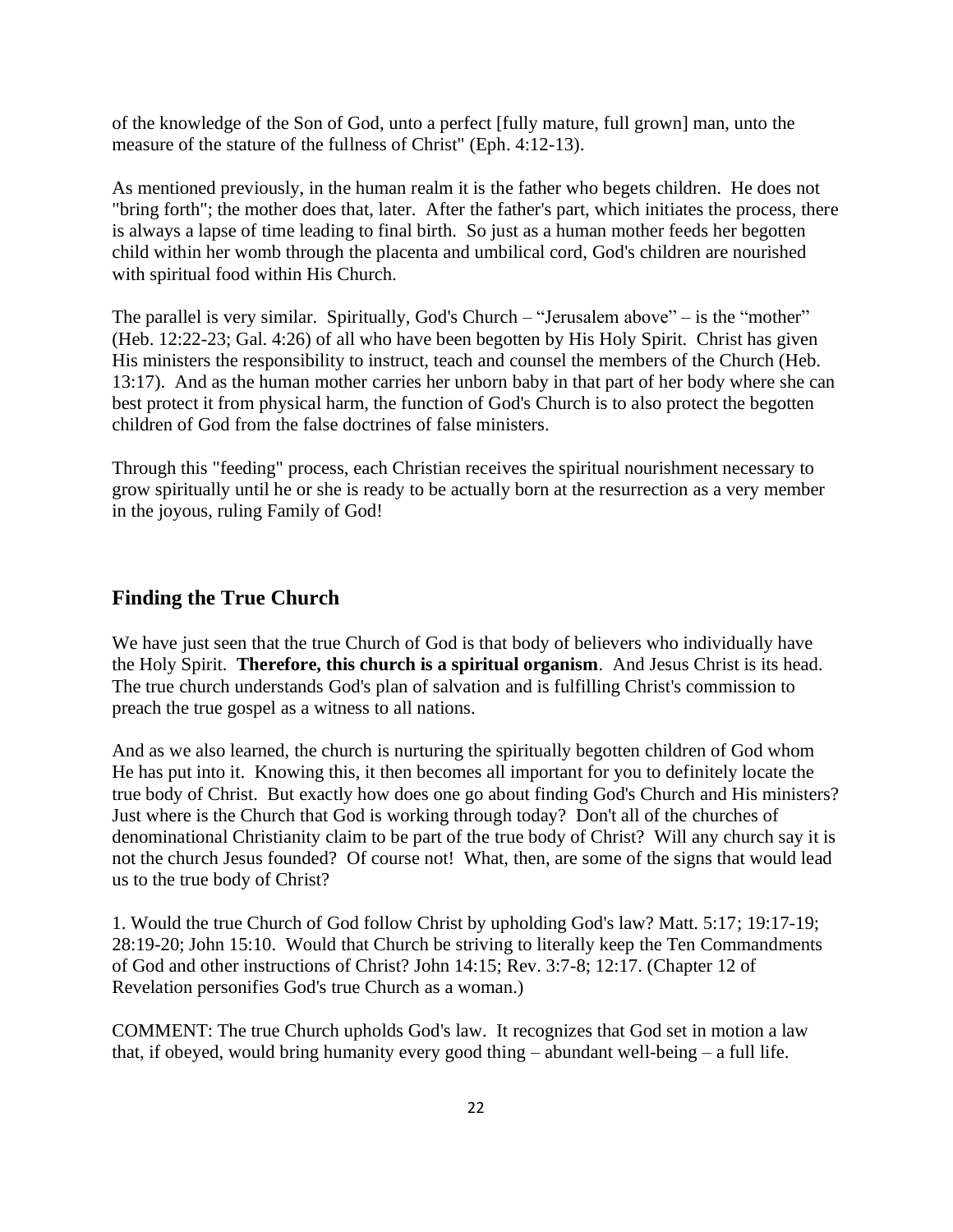God's Church boldly proclaims that His law is not done away but has been spiritually expanded by Christ (Isa. 42:21) to cover every aspect of human activity.

The true Church says with David: "Thy word is a lamp unto my feet, and a light unto my path" (Ps. 119:105). It recognizes that God's law is one of His greatest gifts to mankind. Very few churches today can claim to teach obedience to every one of God's Ten Commandments. Those few who do acknowledge these commands refuse to obey other instructions of God found in the Bible. So don't assume that a church professing the name of God or Christ is necessarily a church that literally obeys Christ!

2. Would God's Church be attempting to discredit or devalue the Bible – relying on human traditions and ideas for its principal doctrines? Or would it deeply understand that the whole Bible – Old Testament and New – is the true Word of God? Luke 4:4; 2 Tim.  $3:15-17$ ;  $4:2$ ; Isa. 8:20.

COMMENT: The only "scriptures" accessible to Timothy were books of the Old Testament. God's Church believes all of the Bible to be inspired by God. The true Church uses the Old Testament as did Christ and the apostles, and believes it is also a part of God's Word for us today. (Obviously it must be understood in the light of the New Testament.) We have briefly touched on only a few of the unique characteristics of the true Church Jesus built. Others may be readily discovered by reading our literature shown on our website, www.thebiblefund.com.

#### **The Holy Spirit and You**

Now let's be more specific as far as you are concerned. How do you know when you are repentant? How do you become baptized and receive God's Holy Spirit? How can you come in contact with one of the true ministers of God? These basic questions have already been answered in this and previous lessons.

So if you really desire water baptism and the receipt of God's Spirit – and/or you have further questions which need to be answered – please contact us via our website. And please be sure to mention this lesson of the Online Study Course.

Remember: when you do receive God's Holy Spirit, you will begin to personally sense a remarkably thrilling change in your mind – of your attitude and approach toward life. And as you grow spiritually, you will experience a steady perfection of your character, a new insight in your understanding, a rejuvenated zest for life and a fantastically happy outlook toward the future!

# **TEST YOUR MEMORY**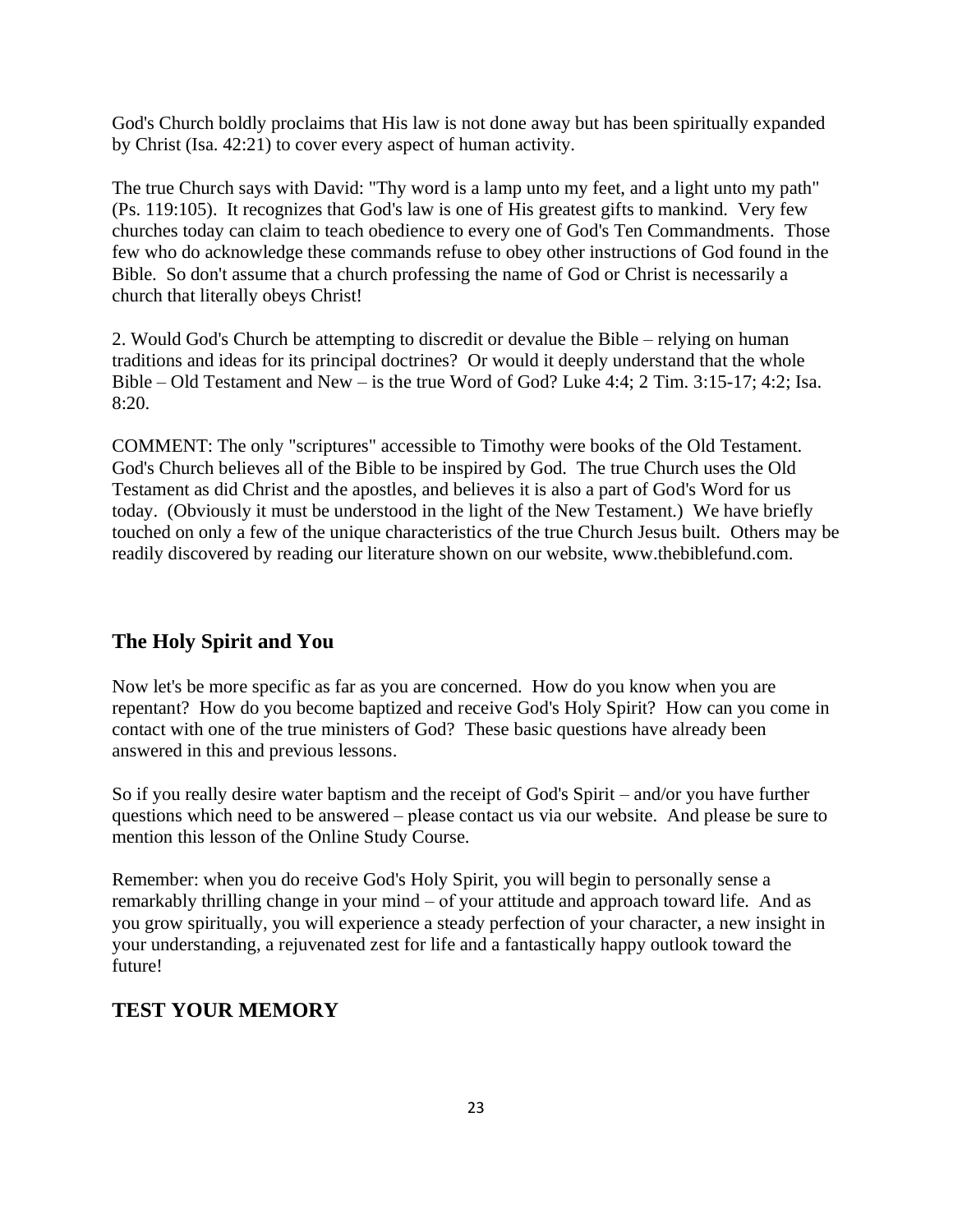This quiz is designed to help you remember the important facts you learned in the lesson. You simply circle or underline each correct answer. After you've finished the test, check your choices with the correct answers at the end of this lesson, and then rate yourself.

1. The Holy Spirit A. is the "spirit in man." B. is simply our "inner consciousness." C. is the spiritual life and nature of God that we may receive from Him. D. is the spiritual power of God that we were born with.

2. Who is a true Christian in God's sight? A. One who professes Christianity. B. Most church goers today. C. Those who have been "born again." D. Only those who have been begotten by the Holy Spirit.

3. Why is it necessary to be begotten by God's Spirit? A. Because spiritual life and growth in us are impossible without spiritual begettal. B. It isn't necessary since we were already begotten spiritually at birth. C. So we can live perfectly in this life. D. So we can be born of God at the same time.

4. What does the Father promise spirit-begotten Christians? A. Just a slightly better life here and now. B. Riches, power and glory in this life. C. That He will one day change or raise them to immortality, power and glory. D. Nirvana.

5. Which one of the following is true? A. Spiritual concepts and principles are not beyond the comprehension of human intellect alone. B. The Bible cannot be understood in any respect. C. Only the greatest minds can understand spiritual truths with their natural minds. D. The Holy Spirit gives one the capacity to grasp the spiritually revealed truth of God.

6. How can one come to truly obey God? A. It isn't really possible. B. Through sheer human willpower. C. Through the Holy Spirit which forces you to obey. D. Through God's Spirit which will grant you the spiritual faith and strength to resist the devil and do God's will.

7. What is the love of God? A. Certainly not an attribute of His Holy Spirit. B. The chief character trait of God. C. It definitely has nothing to do with keeping His commandments. D. A sentimental feeling – another form of human love.

8. The true Church of God A. rejects the laws of God. B. is not fulfilling Christ's commission to preach the true gospel as a witness to all nations. C. upholds His Ten Commandments and strives to live by every word of God. D. is not interested in the spiritual welfare of His spirit-begotten children.

9. What makes one a member of the true Church? A. Having one's name on its membership roll. B. One's belief in Christ. C. One's baptism in water. D. One's spiritual begettal by the Holy Spirit.

10. What is the purpose for God's Church and His ministry? A. To make the members feel righteous. B. To take the members' tithes. C. To help the members become more Christ-like, and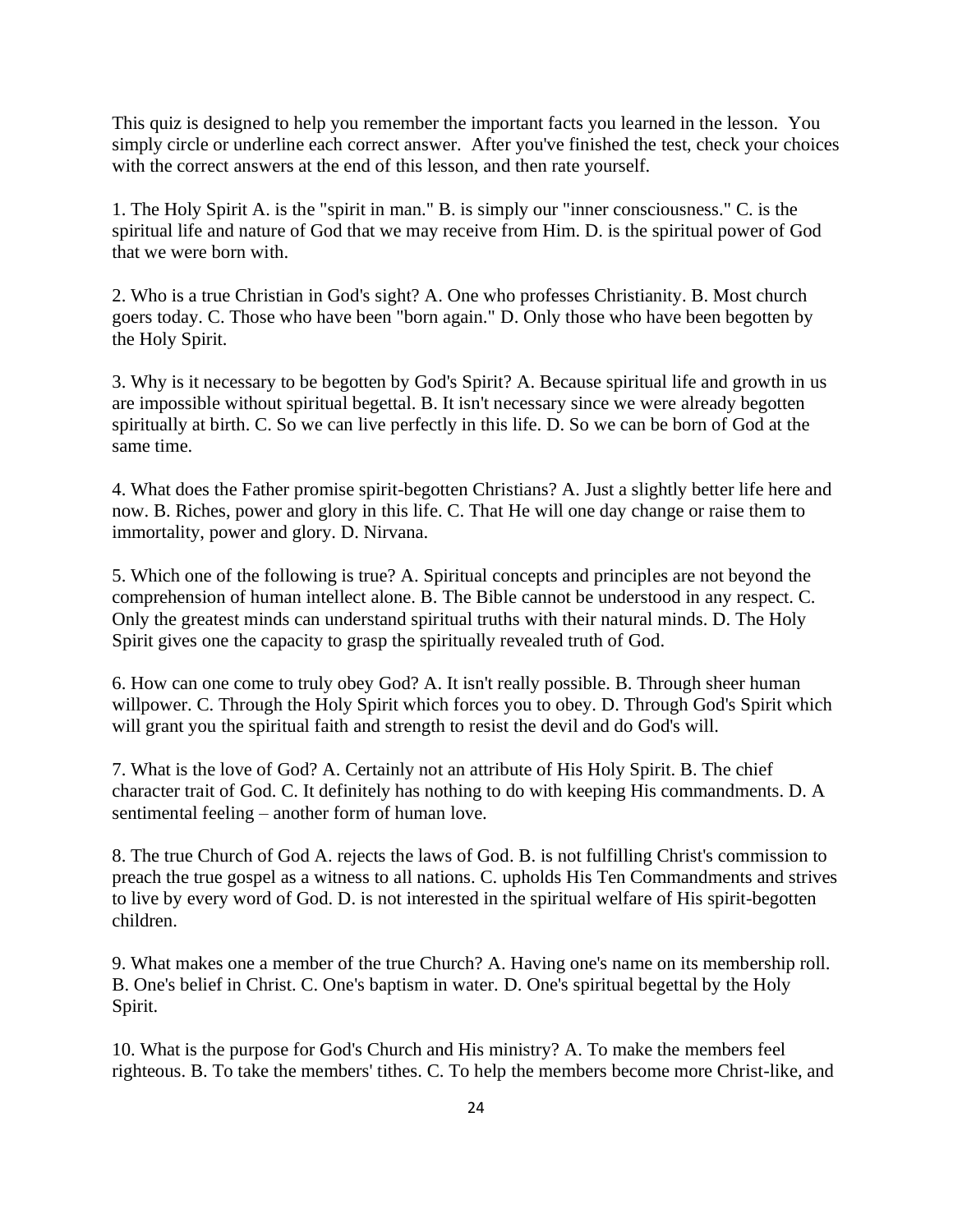to protect them from the devil's false ministers and doctrines. D. To make the members' decisions for them.

# **TRUE OR FALSE**

11. Since we can't become spiritually perfect in this life, there is no use striving toward perfection. T F

12. We should expect today the special manifestations of the Holy Spirit's arrival on the day of Pentecost. T F

13. The "fruits of the Spirit" are manifested by those who possess and use the Holy Spirit. T F

14. The Spirit of Jesus Christ in a true Christian must be renewed daily to produce spiritual "fruit." T F

15. There is no way to discern which is the true Church of God today. T F

# **MATCHING**

Draw a line from each phrase in the left-hand column to the correct or related phrase in the righthand column.

| 16. Pentecost | A. Born again         |  |  |
|---------------|-----------------------|--|--|
| 17. "Vine"    | B. Agape              |  |  |
| 18. "Germ"    | C. Spirit-begotten    |  |  |
| 19. Heirs     | D. Spiritual fruit    |  |  |
| $20.$ Joy     | E. Parakletos         |  |  |
|               | F. Spirit arrives     |  |  |
|               | G. Spiritual growth   |  |  |
|               | H. Spirit of Christ   |  |  |
|               | I. Jesus Christ       |  |  |
|               | J. Spirit of begettal |  |  |
|               |                       |  |  |